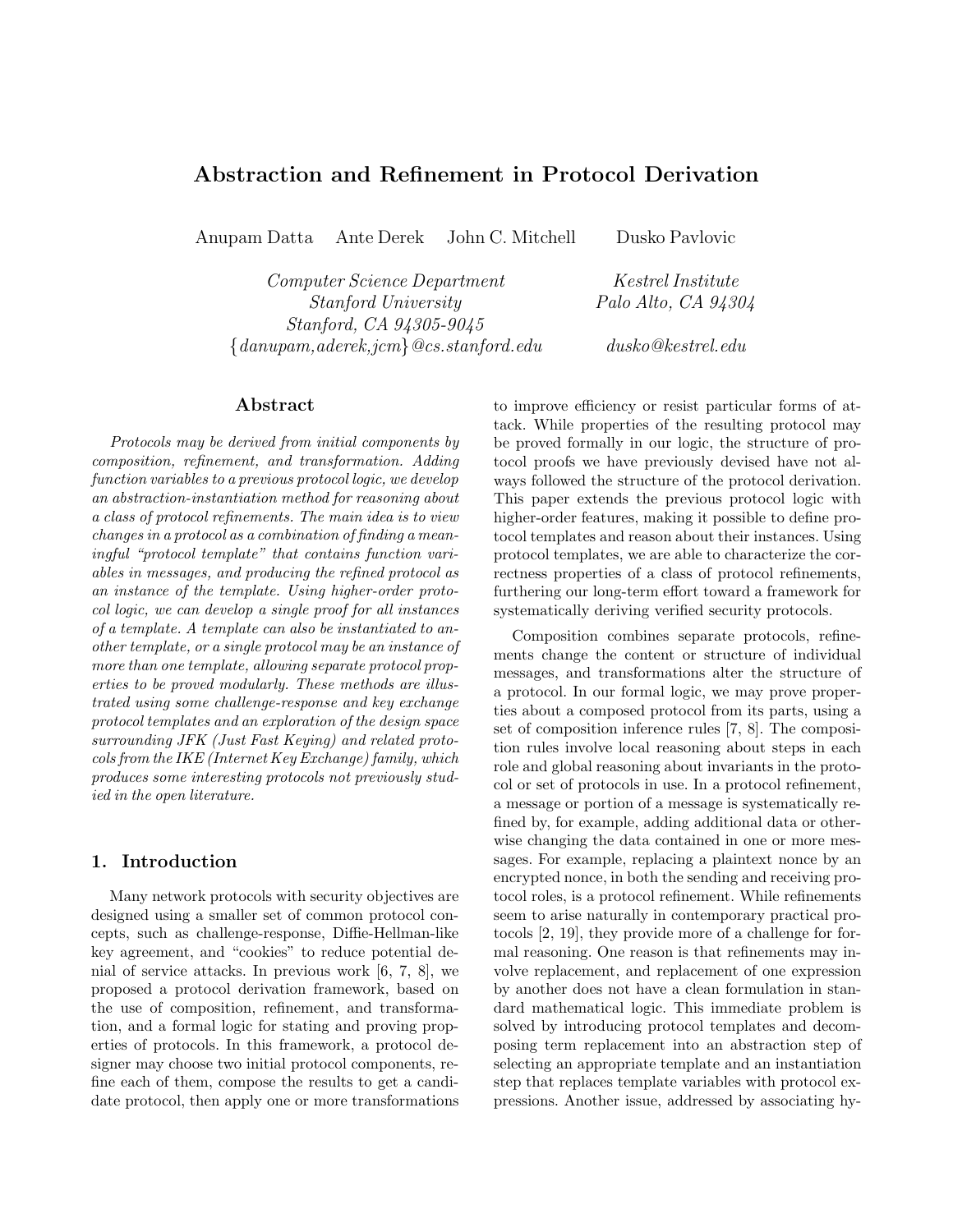potheses with a proof about a template, is that a refinement may not apply to all protocols, but only to protocols that satisfy certain hypotheses.

To give a simple example, suppose we have a protocol containing messages that use symmetric encryption, and suppose that some useful property of this protocol is preserved if we replace symmetric encryption by use of a keyed hash. We can capture the relationship between these two protocols by writing an "abstract" protocol template with function variables in the positions occupied by either encryption or keyed hash. Then the two protocols of interest become instances of the template. In addition, a similar relationship often works out for protocol proofs. If we start with a proof of some property of the protocol that contains symmetric encryption, some branches of the proof tree will establish properties of symmetric encryption that are used in the proof. If we replace symmetric encryption by a function variable, then the protocol proof can be used to produce a proof about the protocol template containing function variables. This is accomplished by replacing each branch that proves a property of symmetric encryption by a corresponding hypothesis about the function variable. Once we have a proof for the protocol template obtained by abstracting away the specific uses of symmetric encryption, we can consider replacing the function variable with keyed hash. If keyed hash has the properties of symmetric encryption that were used in the initial proof, we can use proofs of these properties of keyed hash in place of the assumptions about the function variable. Thus an abstraction step and an instantiation step bring us both from a protocol with symmetric encryption to a protocol with keyed hash, and from a proof of the initial protocol to a proof of the final one. The role of the protocol template in this process is to provide a unified proof that leads from shared properties of two primitives (symmetric encryption or keyed hash) to a protocol property that holds with either primitive.

After describing the formal framework, we illustrate the use of protocol templates with several examples. As an example of multiple instantiations of a single template, we prove an authentication property of a generic challenge-response protocol, and then show how to instantiate the template to ISO-9798-2, ISO-9798-3, or SKID3 [26]. As an example of one protocol that is an instance of two templates, we show how to reason about an identity-protection refinement using an authentication template and an encryption template. The third example compares two key exchange protocol templates, one that can be instantiated to the ISO-9798 family of protocols, and one that can be instantiated to STS [10] and SIGMA [19]. The first reflects

the key exchange mechanism used in JFKi [2], while the second corresponds to that of IKE [15], JFKr [2], and IKEv2 [17]. While there has been considerable debate and discussion in the IETF community about the tradeoffs offered by these two protocols, previous analyses are relatively low-level and do not illustrate the design principles involved. However, it is possible to compare the authentication and non-repudiation properties of the two approaches by comparing the templates.

While our past work on protocol derivation has given rational reconstructions of known protocols, we can also use protocol derivation to combine known protocols in new ways. We begin with two well-known protocol families: the first includes Diffie-Hellman key exchange and several variants that enhance the key derivation function  $(MTI/A [23], UM [3] and MQV [20]); the sec$ ond is the IKE family – STS being the base protocol and a few steps further on is JFKr. These two protocol derivations provide a two-dimensional matrix of protocols that have not been explored, to our knowledge. The most sophisticated is a form of JFK, using MQV in place of Diffie-Hellman as its key-exchange component. This protocol provides forms of key secrecy, mutual authentication, forward secrecy, known-key security, computational efficiency, identity protection, and denial-of-service protection, inheriting these qualities from the parent derivations. The abstraction-instantiation method proves useful to reason formally about a subset of these protocols and associated security properties.

There are several differences between the work described in this paper and some other protocol analysis efforts. To begin with, our basic model of protocol execution and possible attacker actions is the traditional "Dolev-Yao model" [11, 29] that has been used in many other efforts [18, 28, 24, 30]. In particular, the protocol refinements we consider all replace symbolic operations of one form with symbolic operations of another; we do not consider "refining" a symbolic operation on message strings to a computable operation on bit sequences. While it is an important research direction to relate our model to computational models such as [5, 33, 27, 34], we currently believe that "computational soundness" of symbolic methods is a separable goal that will lead to greater use of the kind of logical methods considered in this paper. At a more detailed level, there are some important differences between the way that we reason about incremental protocol construction and alternative approaches such as "universal composability" [5]. In universal composability, properties of a protocol are stated in a strong form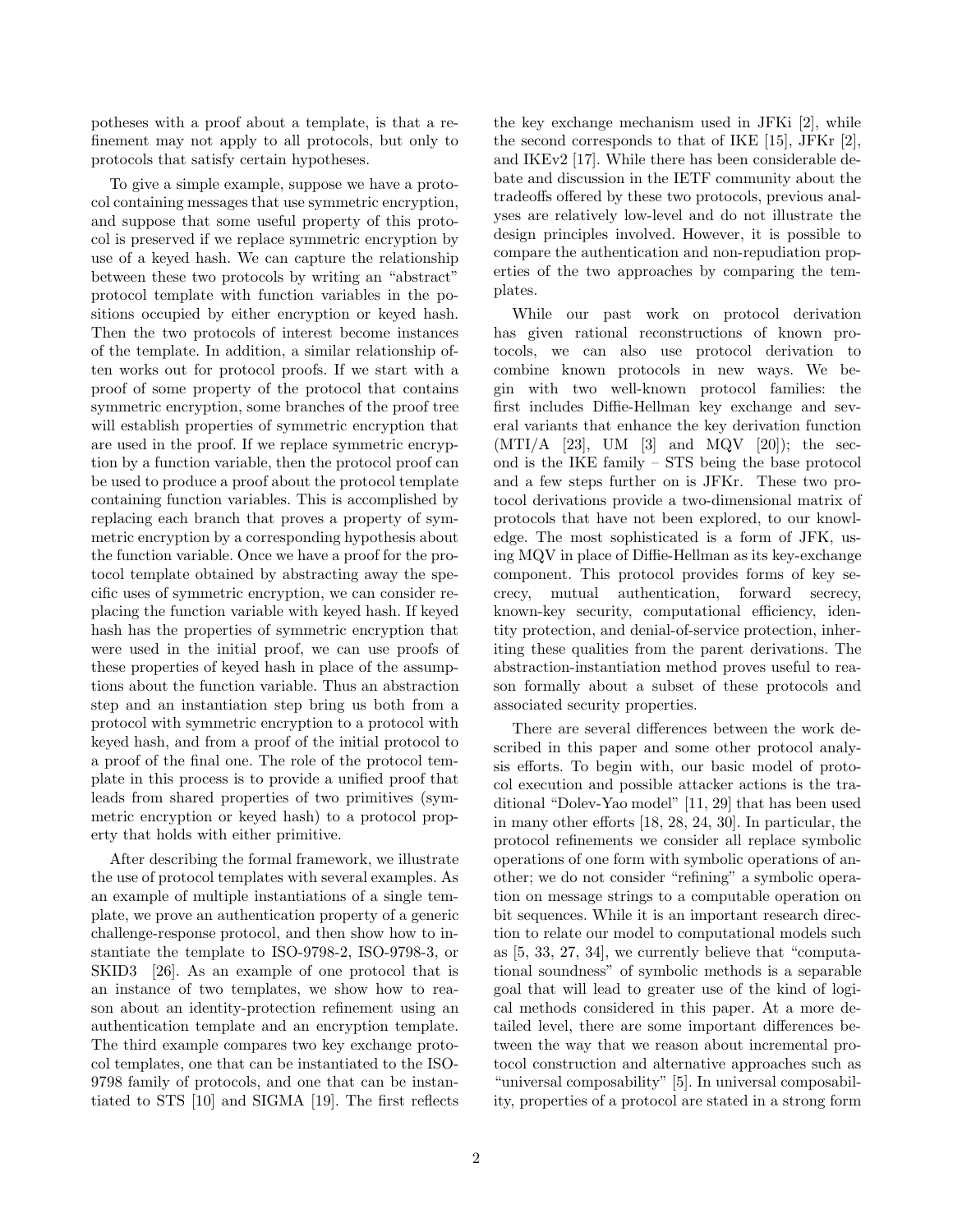so that the property will be preserved under a wide class of composition operations. In contrast, our protocol proofs proceed from various assumptions, including invariants that are assumed to hold in any environment in which the protocol operates. The ability to reason about protocol parts under assumptions about the way they will be used offers greater flexibility and appears essential for developing modular proofs about certain classes of protocols.

The rest of this paper is organized as follows. Section 2 reviews the framework developed in our previous work. The extension of the protocol logic with function variables is sketched in Section 2.4. Section 3 describes the abstraction-instantiation methodology which is the focus of this paper. Applications of this method to existing real-world security protocols are presented in Section 4. Section 5 explores the possibility of using this method for combining known protocols in new ways. Finally, Section 6 presents our conclusions and mentions some directions for future work.

### 2. Background

#### 2.1. Derivation System

In [6], we outlined a protocol derivation framework and formalized a subset of it. The framework consists of a set of basic building blocks called components and a set of operations for constructing new protocols from old ones. These operations were divided into three general types: composition, refinement, and transformation. As mentioned in the introduction, composition combines separate protocols, refinement changes the content or structure of individual messages, and transformation alters the structure of a protocol. Some example components, composition operations, refinements and transformations were described but not fully formalized in [6]. Further examples and more comprehensive formalization of protocol composition appear in [8, 7].

So far, the protocol derivation framework consists of some informal protocol operations, a precise notation for defining protocols, a formal logic for proving properties of protocols, and some connections between the derivation operations and formal proofs. In subsections 2.2 and 2.3, we briefly review the protocol notation and formal logic. Subsection 2.4 contains a short explanation of how we extend both with concepts from higher-order logic in order to support the abstractioninstantiation method that is the focus of this paper.

#### 2.2. Cord Calculus

One important part of security analysis involves understanding the way honest agents running a protocol will respond to messages from a malicious attacker. The common informal arrows-and-messages notation is therefore insufficient, since it only presents the intended executions (or traces) of the protocol. In addition, our protocol logic requires more information about a protocol than the set of protocol executions obtained from honest and malicious parties; we need a high-level description of the program executed by each agent performing each protocol role. As explained in [12], we used a form of process calculus that we call cords.

The STS protocol [10], written as a pair of cords, one for each role, is shown in Figure 1. The arrows between the cords are used in the figure to show how messages sent by one role may be received by the other, but they are not part of the cord formalism. The sequence of actions in the initiator role is given by the cord A. The notations  $(\nu x)$ ,  $\langle t \rangle$ ,  $(x)$  refer respectively to the actions of nonce generation, sending a term, and receiving a message. A message is assumed to have the form: (source, destination, content). In words, the actions of A are: generate a fresh nonce; send a message using that number to  $B$ ; receive a message with source address  $\hat{B}$ ; verify aspects of the message; and finally, send another message containing data received and the initial nonce generated at the start of the run.

#### 2.3. A Protocol Logic

Our basic protocol logic and proof system are developed in [12, 6, 8, 7], with [8] providing a relatively succinct presentation of the most recent form.

The formulas of the logic are given by the grammar in Table 1, where  $\rho$  may be any role, written using the notation of cord calculus. Here,  $t$  and  $P$  denote a term and a process respectively. We use the word process to refer to a principal executing an instance of a role. As a notational convention, we use  $X$  to refer to a process belonging to principal X. We use  $\phi$  and  $\psi$  to indicate predicate formulas, and m to indicate a generic term we call a "message".

Most protocol proofs use formulas of the form  $\theta[P]_X\phi$ , which means that after actions P are executed in process  $X$ , starting from a state where formula  $\theta$  is true, formula  $\phi$  is true about the resulting state of  $X$ . Here are the informal interpretations of the predicates (see [8] for detailed semantics):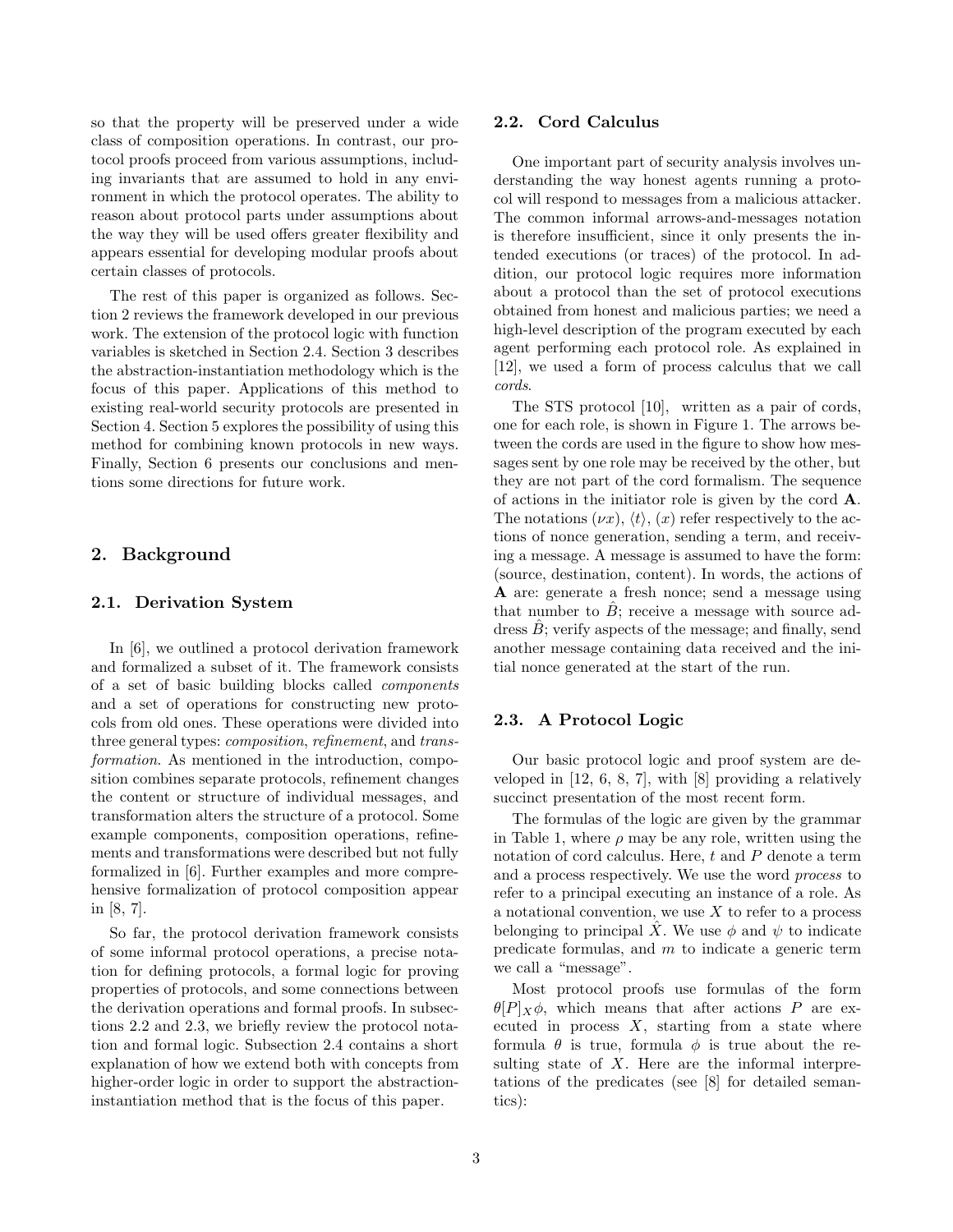$$
\mathbf{A} = [ (\nu x) \langle \hat{A}, \hat{B}, g^x \rangle (\hat{B}, \hat{A}, m, \{\|\{m, g^x\}_{B}\}_{m^x}) \langle \hat{A}, \hat{B}, \{\|\{g^x, m\}_{\overline{A}}\}_{m^x} \rangle ]
$$
  

$$
\mathbf{B} = [ (\hat{X}, \hat{B}, n) \quad (\nu y) \quad \langle \hat{B}, \hat{X}, g^y, \{\|\{g^y, n\}_{\overline{B}}\}_{n^y} \rangle (\hat{X}, \hat{B}, \{\|\{n, g^y\}_{\overline{X}}\}_{n^y}) ]
$$

#### Figure 1. STS as a cord space

- $\textsf{Has}(X, x)$  means principal  $\hat{X}$  possesses information x in the process  $X$ . This is "possess" in the limited sense of having either generated the data or received it in the clear or received it under encryption where the decryption key is known.
- Send $(X, m)$  means principal X sends message m in the process X.
- Receive $(X, m)$ , New $(X, t)$ , Decrypt $(X, t)$ , Verify $(X, t)$ similarly mean that receive, new, decrypt and signature verification actions occur.
- Fresh $(X, t)$  means the term t generated in X is "fresh" in the sense that no one else has seen any term containing  $t$  as a subterm. Typically, a fresh term will be a nonce and freshness will be used to reason about the temporal ordering of actions in runs of a protocol.
- Honest( $\hat{X}$ ) means the actions of principal  $\hat{X}$  in the current run are precisely an interleaving of initial segments of traces of a set of roles of the protocol. In other words,  $X$  assumes some set of roles and does exactly the actions prescribed by them.
- Computes $(X, m)$  means that principal  $\overline{X}$  possesses enough information in process X to build term m of certain forms. For example, Computes $(X, \{t\}_{K})$  holds if X possesses both the term  $t$  and the key  $K$  (see Appendix A for further details).

Contains( $t_1, t_2$ ) means that  $t_2$  is a subterm of  $t_1$ .

The two temporal operators  $\Diamond$  and  $\ominus$  have the same meaning as in Linear Temporal Logic [22]. Since we view a run as a linear sequence of states,  $\Diamond \phi$  means that in some state in the past  $\phi$  holds, whereas  $\Theta$   $\phi$ means that in the previous state  $\phi$  holds.

The predicate After( $a_1$ ,  $a_2$ ), definable from  $\Leftrightarrow$  and  $\ominus$ , means that the action  $a_2$  happened after the action  $a_1$  in a run.

# 2.4. Cords and Protocol Logic with Function Variables

Like a program module containing functions that are not defined in the module, a cord may contain functions that are not given a specific meaning in the cord calculus. When a cord contains undefined functions, the cord cannot be executed as is, but can be used to define a set of runs if the function is replaced by a combination of defined operations. Since cords contain functions such as encryption and pairing, it is a simple matter to extend the syntax with additional function names. Since we will apply substitution for these function names, and implicitly quantify over their possible interpretations in the protocol logic, we refer to these function names as function variables. The mechanism for substituting an expression for a function variable, in a manner that treats function arguments correctly, is standard in higher-order logic. A simple explanation that does not involve lambda calculus or related machinery is given at the beginning of [14].

In a judgement

$$
Q, \Gamma \vdash \phi_1[P]_A \phi_2
$$

where  $Q$  is a protocol containing function variables,  $P$ is one role or initial segment of a role of the protocol, and Γ denotes the set of assumed properties and invariants. The formulas in  $\Gamma$  may also contain function variables. The meaning of this judgement is that for every substitution that eliminates all function variables, any execution of the resulting protocol  $\mathcal{Q}'$  respecting the resulting invariants  $\Gamma'$  satisfies the resulting formula  $\phi'_1[P']_A \phi'_2$ .

Theorem 2.1 (Soundness Theorem) Security Protocol Logic [12, 6, 13, 8] is sound for protocols and assertions containing function variables. Furthermore, substitution preserves semantic entailment and validity of formulas.

As a technical note for logicians, we observe that since we do not have any comprehension principle for our logic, it is actually reducible to first-order logic by the standard method of treating function variables as first-order variables via an Apply function. Consequently, our higher-order protocol logic is no less tractable for automated theorem proving than the logic without function variables.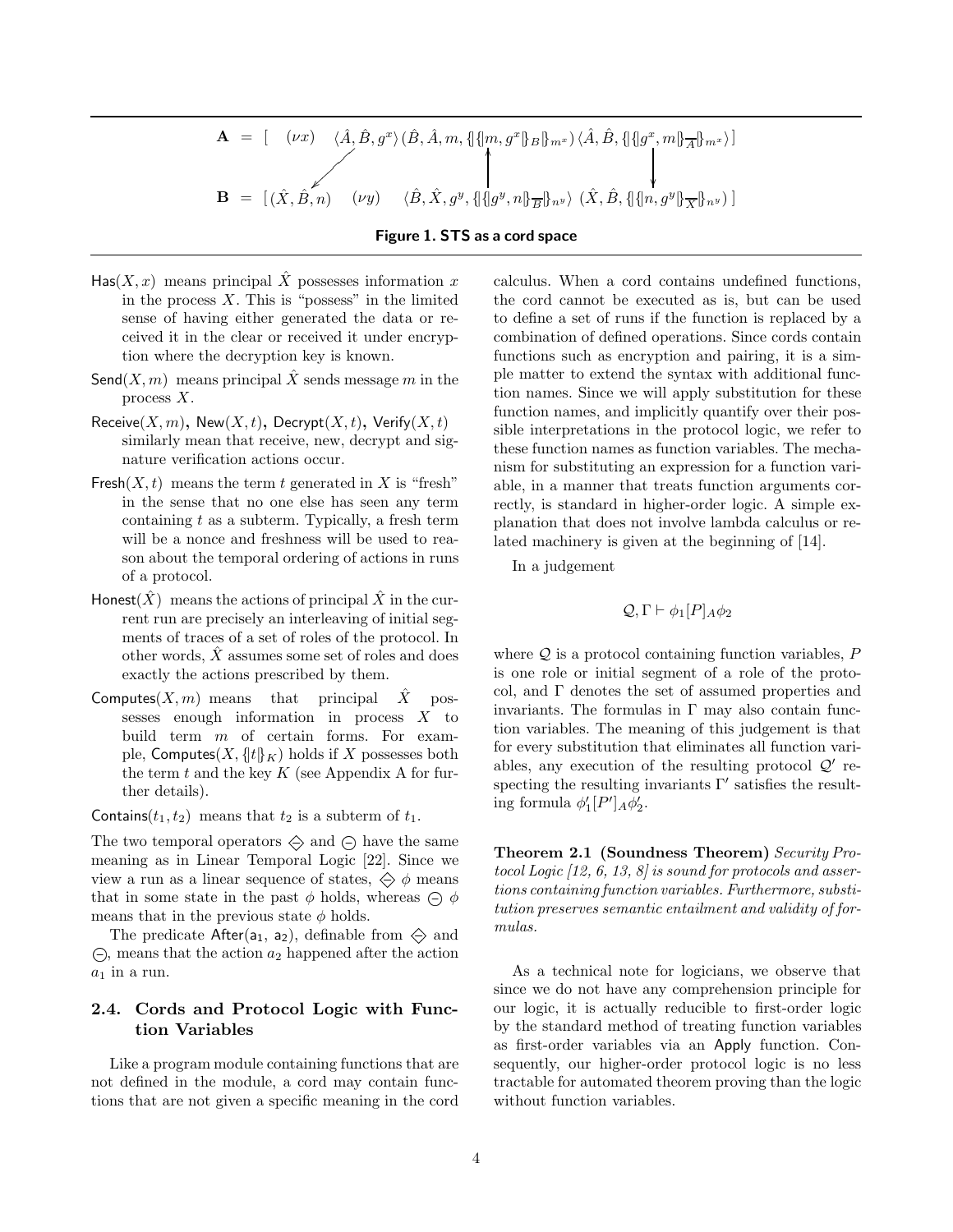Action formulas a  $:=$  Send $(P, m)$  | Receive $(P, m)$  | New $(P, t)$  | Decrypt $(P, t)$  | Verify $(P, t)$ Formulas  $\phi$  ::= a | Has $(P, t)$  | Computes $(P, t)$  | Fresh $(P, t)$  | Honest $(N)$  | Contains $(t_1, t_2)$  |  $\phi \wedge \phi$  |  $\neg \phi$  |  $\Rightarrow \phi$  |  $\ominus \phi$ Modal forms  $\Psi$  ::=  $\rho \phi | \phi \rho \phi$ 

Table 1. Syntax of the logic

# 3. Abstraction and Refinement Methodology

Protocol Templates: A protocol template is a protocol that uses function variables. An example of a challengeresponse protocol template using the informal trace notation is given below.

$$
A \rightarrow B : m
$$
  
\n
$$
B \rightarrow A : n, F (B, A, n, m)
$$
  
\n
$$
A \rightarrow B : G (A, B, m, n)
$$

Here,  $m$  and  $n$  are fresh nonces and  $F$  and  $G$  are function variables. Substituting cryptographic functions for  $F$  and  $G$  with the parameters appropriately filled in yields concrete protocols. For example, instantiating  $F$  and  $G$  to signatures yields the standard signature-based challenge-response protocol from the ISO-9798-3 family, whereas instantiating  $F$  and  $G$  to a keyed hash yields the SKID3 protocol.

Characterizing protocol concepts: Protocol templates provide a useful method for formally characterizing design concepts. Our methodology for formal proofs involves the following two steps.

1. Assuming properties of the function variables and some invariants, prove properties of the protocol templates. Formally,

$$
\mathcal{Q}, \Gamma \vdash \phi_1[P]_A \phi_2
$$

Here,  $Q$  is an abstract protocol and  $P$  is a program for one role of the protocol. Γ denotes the set of assumed properties and invariants.

2. Instantiate the function variables to cryptographic functions and prove that the assumed properties and invariants are satisfied by the obtained protocol. Hence conclude that this protocol possesses the security property characterized by the protocol template.

If 
$$
Q' \vdash \Gamma'
$$
, then  $Q' \vdash \phi'_1[P']_A \phi'_2$ 

Here, the primed versions of the protocol, hypotheses, etc. are obtained by applying the substitution  $\sigma$  used in the instantiation.

The correctness of the method is an immediate corollary of Theorem 2.1.

Combining protocol templates: Protocol templates can also be used to formalize the informal practice of protocol design by combining different mechanisms. The key observation is that if a concrete protocol is an instantiation of two different protocol templates, each instantiation respecting the assumed invariants associated with the template, then the concrete protocol has the security properties of both templates. Our methodology involves the following three steps.

1. Identify two protocol templates which guarantee certain security properties under some assumptions.

$$
Q_1, \Gamma_1 \vdash \phi_{11}[P_1]_A \phi_{21}
$$
 and  $Q_2, \Gamma_2 \vdash \phi_{12}[P_2]_A \phi_{22}$ 

Here,  $\mathcal{Q}_1$  and  $\mathcal{Q}_2$  are protocol templates;  $P_1$  and  $P_2$  are respectively the programs corresponding to a specific role; and  $\Gamma_1$  and  $\Gamma_2$  denote the sets of assumed properties and invariants.

2. Find substitutions  $\sigma_1$  and  $\sigma_2$  such that the two instantiated protocols and roles are identical, i.e.,

$$
\sigma_1 \mathcal{Q}_1 = \sigma_2 \mathcal{Q}_2 = \mathcal{Q}'
$$
 and  $\sigma_1 P_1 = \sigma_2 P_2 = P'$ 

3. Prove that the instantiated protocol satisfies the hypotheses of both the protocol templates. Hence conclude that it inherits the security properties of both.

If 
$$
Q' \vdash \Gamma'_1 \cup \Gamma'_2
$$
, then  $Q' \vdash (\phi'_{11} \land \phi'_{12})[P']_A(\phi'_{21} \land \phi'_{22})$ 

Here, the primed versions of the protocol, hypotheses, etc. are obtained by applying the substitutions  $\sigma_1$  and  $\sigma_2$  used in the instantiations.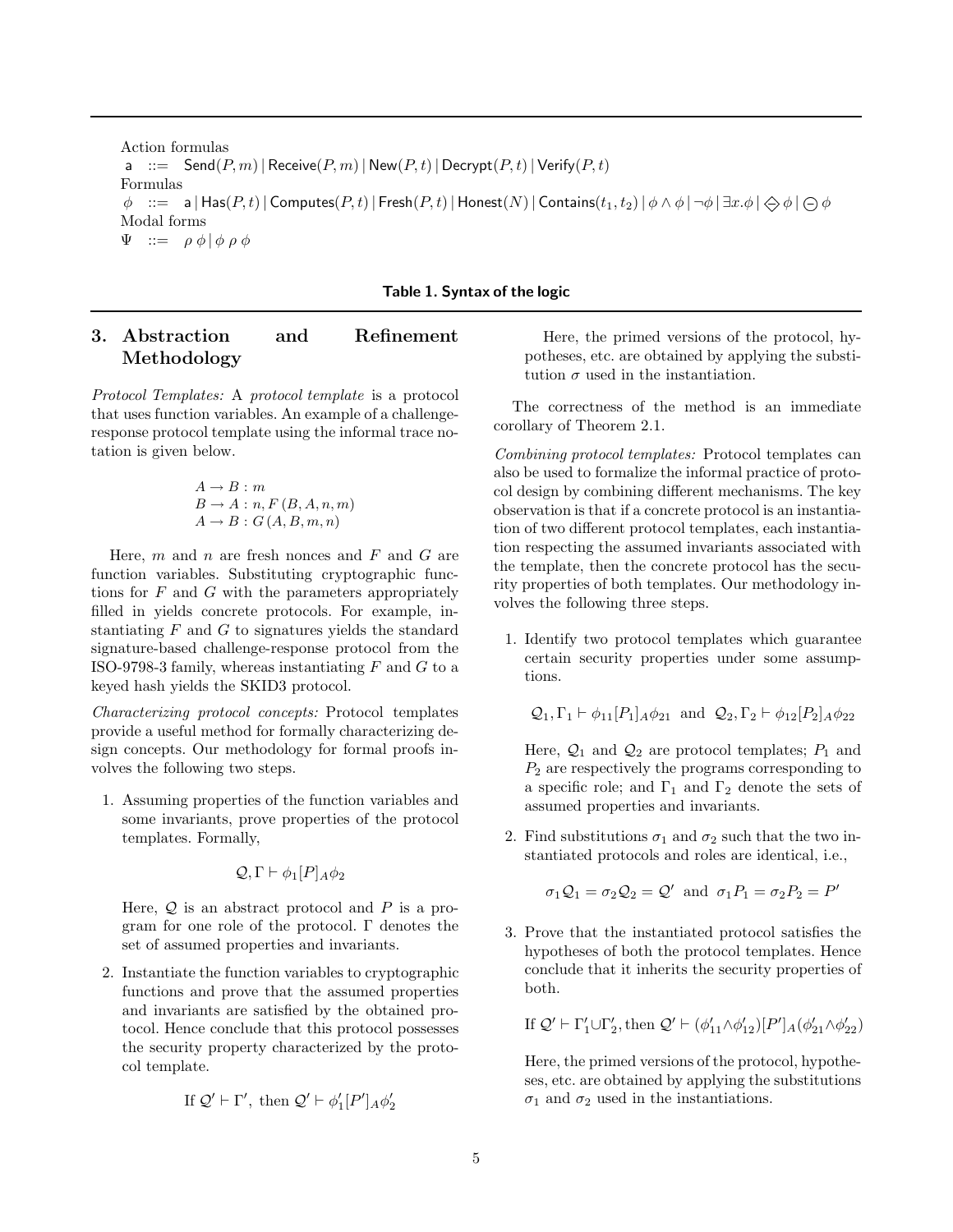

Figure 2. Illustrating the Methodology

# 4. Illustrative Examples

In this section, we present several examples illustrating the abstraction-instantiation methodology. The protocols considered include real-world protocols from the ISO and IKE families.

#### 4.1. Characterizing Protocol Concepts

A protocol template can be instantiated to multiple protocols. Security proofs of instances of a template follow from the proof of the template plus a (usually much simpler) proof that the instances satisfy the assumed hypotheses. In what follows, we work through an example demonstrating the approach.

4.1.1. Example: Challenge-Response Template In our first example, we characterize a challenge-response protocol template and then obtain three protocols: ISO-9798-2, ISO-9798-3, and SKID3 by appropriate substitutions. In doing so, we follow the two step methodology outlined in Section 3.

Step 1: The first step is to precisely define and characterize the protocol template. This involves defining the template (denoted  $Q_{CR}$  in the sequel) as a cord space, expressing the security property achieved, and identifying the set of assumptions under which the property holds. The programs for the initiator and responder roles of  $Q_{CR}$  is written out below in the notation of cords.

$$
\begin{array}{rl}\textbf{Init}_{\textbf{CR}} & = \; (\nu m) \; \langle \{ \hat{A}, \hat{B}, m \} \rangle \\ & \; (\{ \hat{B}, \hat{A}, n, F(\hat{B}, \hat{A}, n, m) \}) \\ & \; \langle \{ \hat{A}, \hat{B}, G(\hat{A}, \hat{B}, m, n) \} \rangle \end{array}
$$

$$
\mathbf{Resp}_{\mathbf{CR}} = (\{\hat{Y}, \hat{B}, y\})
$$
  
\n
$$
(\nu x) \langle \{\hat{B}, \hat{Y}, x, F(\hat{B}, \hat{Y}, x, y)\} \rangle
$$
  
\n
$$
(\{\hat{Y}, \hat{B}, G(\hat{Y}, \hat{B}, y, x)\})
$$

Here, F and G are function variables. Under a set of assumptions  $(\Gamma_{CR})$  about these variables, we prove an authentication property for the initiator of the protocol using the logic (see Table 2 for the complete formal proof).

$$
Q_{CR}, \Gamma_{CR} \vdash [\mathbf{Init_{CR}}]_A \; \mathsf{Honest}(\hat{A}) \land \mathsf{Honest}(\hat{B}) \supset \phi_{auth}
$$

Intuitively, this formula means that if A executed a session of  $Q_{CR}$  supposedly with B and both of them are honest (implying that they strictly follow the protocol and do not, for example, reveal their private keys), then the authentication property expressed by the formula  $\phi_{auth}$  holds in the resulting state.  $\phi_{auth}$  specifies an authentication property for the initiator based on the concept of matching conversations [10]. Simply put, it requires that whenever A completes a session supposedly with  $B$ , both  $A$  and  $B$  have consistent views of the run, i.e., they agree on the content and order of the messages exchanged. Formally,

$$
\phi_{auth} \equiv \exists B. (\text{ActionsInOrder}(\\ \text{Send}(A, \{\hat{A}, \hat{B}, m\}),\\ \text{Receive}(B, \{\hat{A}, \hat{B}, m\}),\\ \text{Send}(B, \{\hat{B}, \hat{A}, n, F(\hat{B}, \hat{A}, n, m)\}),\\ \text{Receive}(A, \{\hat{B}, \hat{A}, n, F(\hat{B}, \hat{A}, n, m)\}),\\ \text{Send}(A, \{\hat{A}, \hat{B}, G(\hat{A}, \hat{B}, m, n)\}),\\ \text{Receive}(B, \{\hat{A}, \hat{B}, G(\hat{A}, \hat{B}, m, n)\})))
$$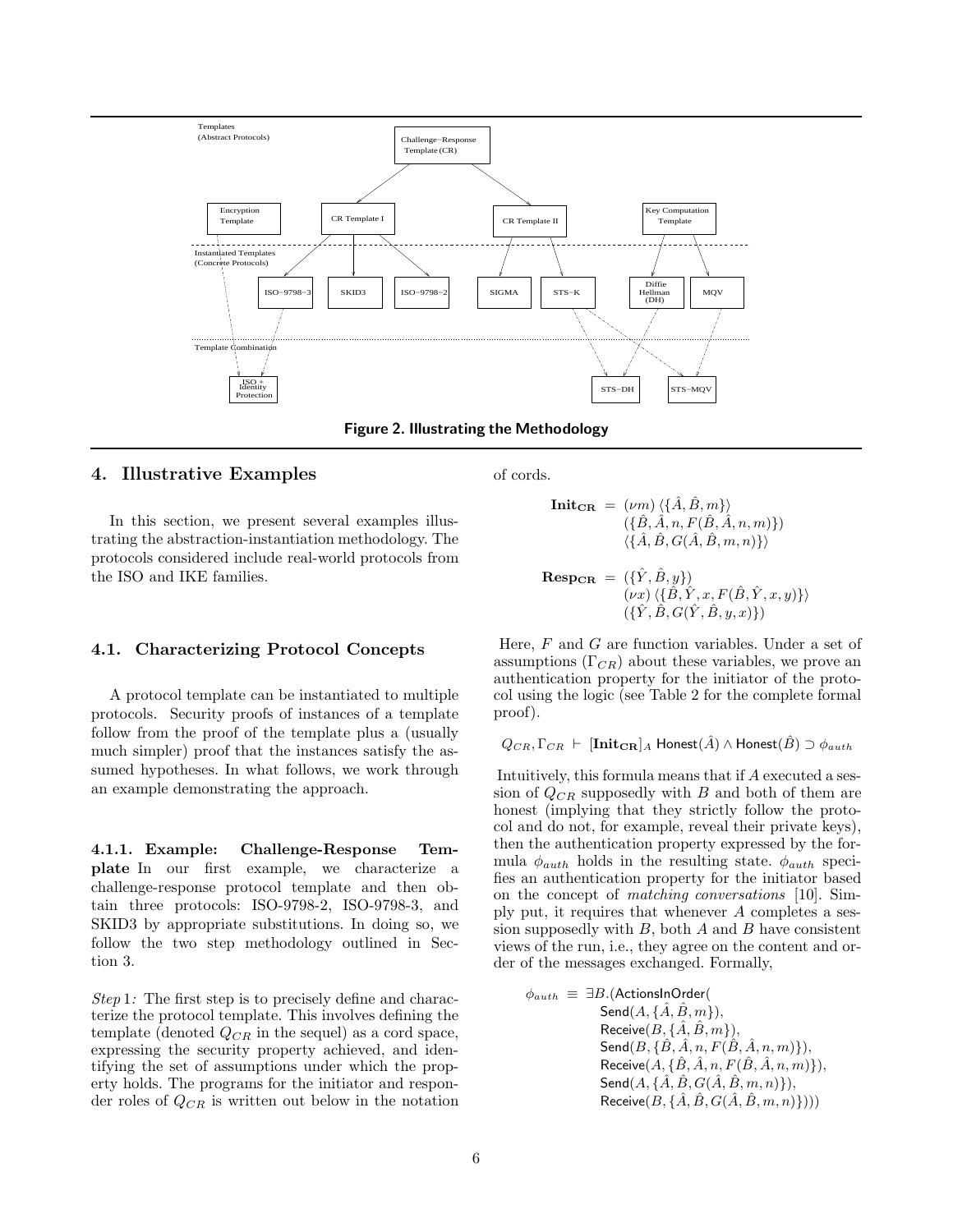The set of assumptions  $\Gamma_{CR}$  used to prove the authentication property consists of the following four logical formulas:

$$
\begin{array}{ll} \gamma_1 \; \equiv \; \mathsf{Computes}(X,F(\hat{B},\hat{A},n,m)) \supset \\ & (\exists A'.X=A') \vee (\exists B'.X=B') \\ \gamma_2 \; \equiv \; \diamondsuit \mathsf{Fresh}(Z,x) \supset \\ & \neg \mathsf{contains}(\{\hat{X},\hat{Y},x\},F(\hat{B},\hat{A},n,m)) \\ \gamma_3 \; \equiv \; \diamondsuit \mathsf{Fresh}(Z,x) \wedge \diamondsuit \mathsf{Fresh}(W,y) \wedge \\ & \mathsf{contains}(\{\hat{X},\hat{Y},G(\hat{X},\hat{Y},x,y)\},F(\hat{B},\hat{A},n,m)) \supset \\ & \hat{X} = \hat{B} \wedge \hat{Y} = \hat{A} \wedge n = y \wedge m = x \\ \gamma_4 \; \equiv \; \diamondsuit \mathsf{Fresh}(Z,x) \wedge \diamondsuit \mathsf{Fresh}(W,y) \wedge \\ & \mathsf{contains}(\{\hat{X},\hat{Y},x,F(\hat{X},\hat{Y},x,y)\},F(\hat{B},\hat{A},n,m)) \supset \\ & \hat{X} = \hat{B} \wedge \hat{Y} = \hat{A} \wedge n = x \wedge m = y \end{array}
$$

Informally, assumption  $\gamma_1$  states that the function F is hard to compute: only agents  $\hat{A}$  and  $\hat{B}$  can compute  $F(\hat{B}, \hat{A}, n, m)$  (more precisely, if some session X has enough information to compute  $F(\hat{B}, \hat{A}, n, m)$  then X is either a session of agent  $\hat{A}$  or agent  $\hat{B}$ ). The honesty of A and B is a part of the premise and have been omitted to improve readability. In a concrete protocol, this assumption can be satisfied by, for example, instantiating  $F$  to a signature. The other assumptions impose syntactic constraints on  $F$  and  $G$ . For example,  $\gamma_2$  implies that  $F(B, \tilde{A}, n, m)$  cannot be mistaken for a nonce. This obviates certain type confusion attacks.  $\gamma_4$  implies that F depends on the value of all four parameters.

Proof Structure of Challenge-Response Template: A complete proof of the authentication property for the initiator role of the challenge-response template is given in Table 2. The leftmost column identifies the axioms and rules used in the corresponding step, where the naming convention follows [8] and Appendix A. The proof naturally breaks down into four parts:

- Line (1) asserts what actions were executed by Alice in the initiator role. Specifically, we can conclude that Alice has received a message msg containing  $F(B, A, n, m)$ .
- In lines  $(2)-(9)$ , we track the source of term  $F(\hat{B}, \hat{A}, n, m)$  received by Alice. Since Alice received a message containing  $F(B, A, n, m)$ , there must be a process which computed that term and sent it out. Using the assumption  $\gamma_1$ , we can conclude that only Alice or Bob could have computed  $F(\hat{B}, \hat{A}, n, m)$ . From assumptions  $\gamma_2, \gamma_3, \gamma_4$ , we can deduce that Alice did not send  $F(B, A, n, m)$ . Therefore, Bob must have sent a message  $msq'$ containing  $F(B, A, n, m)$ .
- In lines  $(10)$ – $(13)$ , we use the honesty rule, and assumptions  $\gamma_2, \gamma_3, \gamma_4$  to conclude that Bob must

have sent  $F(\hat{B}, \hat{A}, n, m)$  as part of the second message of the responder role. Therefore, Bob must have received a corresponding first message in the past. Also, using  $\gamma_4$ , we can conclude that Bob is in a session with Alice.

• Finally, in lines  $(14)$ – $(19)$ , the temporal ordering rules are used to establish a total ordering among the send-receive actions of Alice and Bob. Line  $(17)$  concludes that Bob must have received  $msg1$ after Alice sent it since msg1 contains a fresh nonce. Line  $(18)$  uses the same argument for  $msg2$ sent by Bob. Finally, line (19) uses the transitivity axiom to conclude that the authentication formula  $\phi_{auth}$  is true.

This completes the characterization of the protocol template. We are now ready to move on to Step 2.

Step 2: In this step, we instantiate the protocol template to three well known protocols from the ISO family. The substitutions for the function variables and the resulting protocols are shown in Figure 3. ISO 9798-2, SKID3, and ISO 9798-3 [26] respectively use symmetric key encryption with a pre-shared key, keyed hash and signatures to instantiate  $F$  and  $G$ . These substitutions respect the assumed invariants in  $\Gamma_{CR}$ . For example,  $\gamma_1$  is satisfied by signatures since the signature can be computed only by an agent who has the corresponding private key. (The formal proofs follow immediately from logical axioms and are omitted.) We can therefore conclude that all three protocols guarantee the authentication property characterized by the protocol template.

Note that we have only proved the authentication property for the initiator in the protocol. To complete the proof of the mutual authentication property, we need to prove a formula analogous to  $\phi_{auth}$  for the responder. This is achieved using symmetric assumptions about function variable  $G$ . All three instantiations satisfy these additional assumptions.

#### 4.2. Combining Protocol Templates

A refinement operation, when applied to a protocol, adds an additional security property while preserving the original properties. Examples of refinement operations considered in [6] include replacing signatures by encrypted signatures to provide identity protection and replacing fresh Diffie-Hellman exponentials by a pair consisting of a stale exponential and a fresh nonce, thereby enabling reuse of exponentials and hence greater computational efficiency. The methodology for combining protocol templates, described in Section 3, provides a way to formally reason about a broad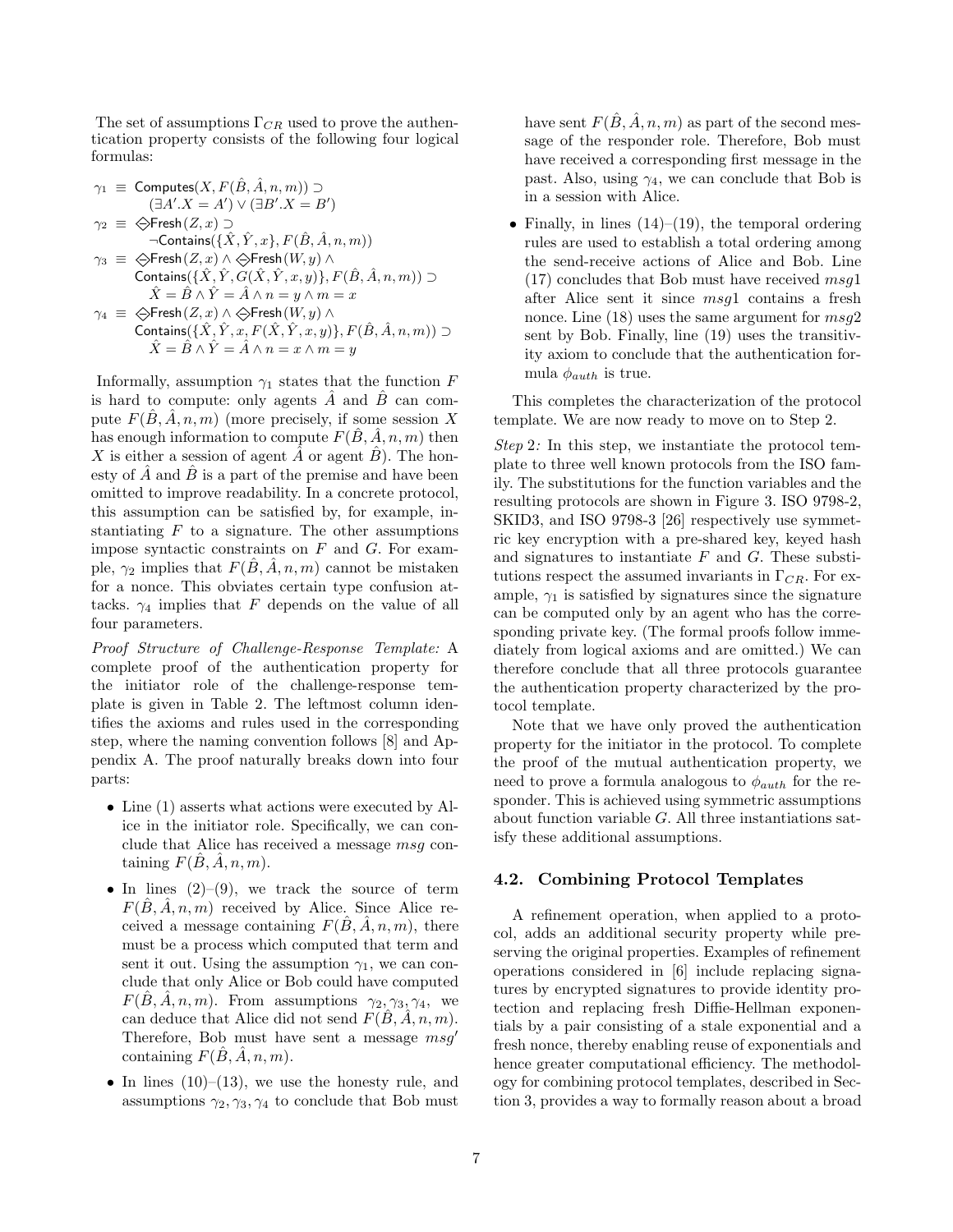| AA1, T1, P1   | $[\mathbf{Init_{CR}}]_A \Leftrightarrow$ Receive $(A, msg) \wedge \mathsf{contains}(msg, F(\hat{B}, \hat{A}, n, m))$                       | (1)  |
|---------------|--------------------------------------------------------------------------------------------------------------------------------------------|------|
| CP3, (1)      | $[\mathbf{Init_{CR}}]_A \ \exists X. \exists msg'.(\mathsf{Computes}(X, F(\hat{B}, \hat{A}, n, m)) \wedge$                                 |      |
|               | $\Leftrightarrow$ Send $(X, msg') \wedge$ Contains $(msg', F(\hat{B}, \hat{A}, n, m)))$                                                    | (2)  |
| $\Gamma_{CR}$ | Computes $(X, F(\hat{B}, \hat{A}, n, m)) \supset (\exists A'.X = A') \vee (\exists B'.X = B')$                                             | (3)  |
| <b>HON</b>    | Honest $(\hat{Y}) \wedge \Leftrightarrow$ Send $(Y, msg') \supset \exists X. \exists x. \exists y. (\Leftrightarrow$ Fresh $(Y, y) \wedge$ |      |
|               | $(msg' = {\hat{Y}, \hat{X}, y} \vee$                                                                                                       |      |
|               | $msg' = \{\hat{Y}, \hat{X}, y, F(\hat{Y}, \hat{X}, y, x)\}\vee$                                                                            |      |
|               | $msg' = {\hat{Y}, \hat{X}, G(\hat{Y}, \hat{X}, y, x)}$                                                                                     | (4)  |
| $\Gamma_{CR}$ | $\neg$ Contains $(\{\hat{A}, \hat{X}, m'\}, F(\hat{B}, \hat{A}, n, m))$                                                                    | (5)  |
| $\Gamma_{CR}$ | Contains $(\{\hat{A}, \hat{X}, G(\hat{A}, \hat{X}, m', x)\}, F(\hat{B}, \hat{A}, n, m)) \supset \hat{A} = \hat{B}$                         | (6)  |
| $\Gamma_{CR}$ | Contains $(\{\hat{A}, \hat{X}, m', F(\hat{A}, \hat{X}, m', x)\}, F(\hat{B}, \hat{A}, n, m)) \supset \hat{A} = \hat{B}$                     | (7)  |
| $(4 - 7)$     | Honest $(\hat{A}) \wedge \Leftrightarrow$ Send $(A', msg') \wedge$ Contains $(msg', F(\hat{B}, \hat{A}, n, m)) \supset$                    |      |
|               | $\hat{A} = \hat{B}$                                                                                                                        | (8)  |
| $(2-3), (8)$  | $[\mathbf{Init}_{CR}]_A$ Honest $(\hat{A}) \supset \exists B.\exists msg'.(\mathsf{Computes}(B,F(\hat{B},\hat{A},n,m)) \wedge$             |      |
|               | $\Leftrightarrow$ Send $(B, msg') \wedge$ Contains $(msg', F(\hat{B}, \hat{A}, n, m)))$                                                    | (9)  |
| $\Gamma_{CR}$ | $\neg$ Contains $(\{\hat{B}, \hat{X}, n'\}, F(\hat{B}, \hat{A}, n, m))$                                                                    | (10) |
| $\Gamma_{CR}$ | Contains $(\{\hat{B}, \hat{X}, G(\hat{B}, \hat{X}, n', x)\}, F(\hat{B}, \hat{A}, n, m)) \supset m = n'$                                    | (11) |
| $\Gamma_{CR}$ | Contains( $\{\hat{B}, \hat{X}, n', F(\hat{B}, \hat{X}, n', x)\}, F(\hat{B}, \hat{A}, n, m)) \supset$                                       |      |
|               | $\hat{A} = \hat{B} \wedge n = n' \wedge x = m$                                                                                             | (12) |
| $(4), (9-12)$ | $[\mathbf{Init}_{CR}]_A$ Honest $(\hat{A}) \wedge$ Honest $(\hat{B}) \supset \exists B$ .                                                  |      |
|               | $(\diamondsuit$ Send $(B, \{ \hat{B}, \hat{X}, G(\hat{B}, \hat{X}, n', x) \}) \wedge \diamondsuit$ Fresh $(B, n') \wedge n' = m$ ) $\vee$  |      |
|               | $(\diamondsuit$ Send $(B, \{\hat{B}, \hat{A}, n, F(\hat{B}, \hat{A}, n, m)\}))$                                                            | (13) |
| AN3, P1       | $[\mathbf{Init}_{\mathbf{CR}}]_A \Leftrightarrow \mathsf{Fresh}(A, m)$                                                                     | (14) |
| $(13-14)$     | $[\mathbf{Init_{CR}}]_A$ Honest $(\hat{A}) \wedge$ Honest $(\hat{B}) \supset$                                                              |      |
|               | $\Leftrightarrow$ Send $(B, \{B, \hat{A}, n, F(\hat{B}, \hat{A}, n, m)\})$                                                                 | (15) |
| $(15)$ , HON  | $[\mathbf{Init}_{CR}]_A$ Honest $(A) \wedge$ Honest $(\hat{B}) \supset$ ActionsInOrder(                                                    |      |
|               | Receive $(B, \{\hat{A}, \hat{B}, n\})$ , Send $(B, \{\hat{A}, \hat{B}, n, F(\hat{B}, \hat{A}, n, m)\})$ )                                  | (16) |
| F, AF3        | $[\mathbf{Init_{CR}}]_A$ After(Send $(A, \{\hat{A}, \hat{B}, n\}),$ Receive $(B, \{\hat{A}, \hat{B}, n\}))$                                | (17) |
| F, AF3, HON   | $[\mathbf{Init_{CR}}]_A$ Honest $(\hat{B}) \supset$ After(Send $(B, \{\hat{A}, \hat{B}, n, F(\hat{B}, \hat{A}, n, m)\}),$                  |      |
|               | Receive $(A, \{A, B, n, F(B, A, n, m)\})$                                                                                                  | (18) |
| AF1, AF2      | $[\mathbf{Init}_{CR}]_A$ Honest $(\hat{A}) \wedge$ Honest $(\hat{B}) \supset \phi_{auth}$                                                  | (19) |
|               |                                                                                                                                            |      |

Table 2. Deductions of  $\hat{A}$  executing Init $_{\text{CR}}$  role

class of refinements including the two just mentioned. Below we illustrate the general method by examining the identity protection refinement in some detail.

4.2.1. Example: Identity Protection Refinement In this example, we start with a signature based protocol, ISO-9798-3, that provides mutual authentication. We apply the identity protection refinement to it, which involves replacing the signatures by encrypted signatures using a shared key. The intention is to prevent adversaries from observing signatures since they can reveal identities of communicating peers. Our goal is to prove that this refinement step is correct, i.e., it does indeed guarantee that the resulting protocol provides identity protection, while preserving the mutual authentication property of the original protocol. We identify two templates:  $Q_{CR}$ , the challenge-response template described in the previous section, and  $Q_{ENC}$  described below, which provides a form of secrecy. The aim now is to prove that the protocol obtained after the refinement step is an invariant respecting instance of both these templates and the terms protected by the secrecy template are precisely the signatures.

Step 1: The  $Q_{CR}$  template has been defined and characterized in an earlier section. Here, we do the same for the  $Q_{ENC}$  template. Using the informal arrows-andmessages diagram, the template can be described as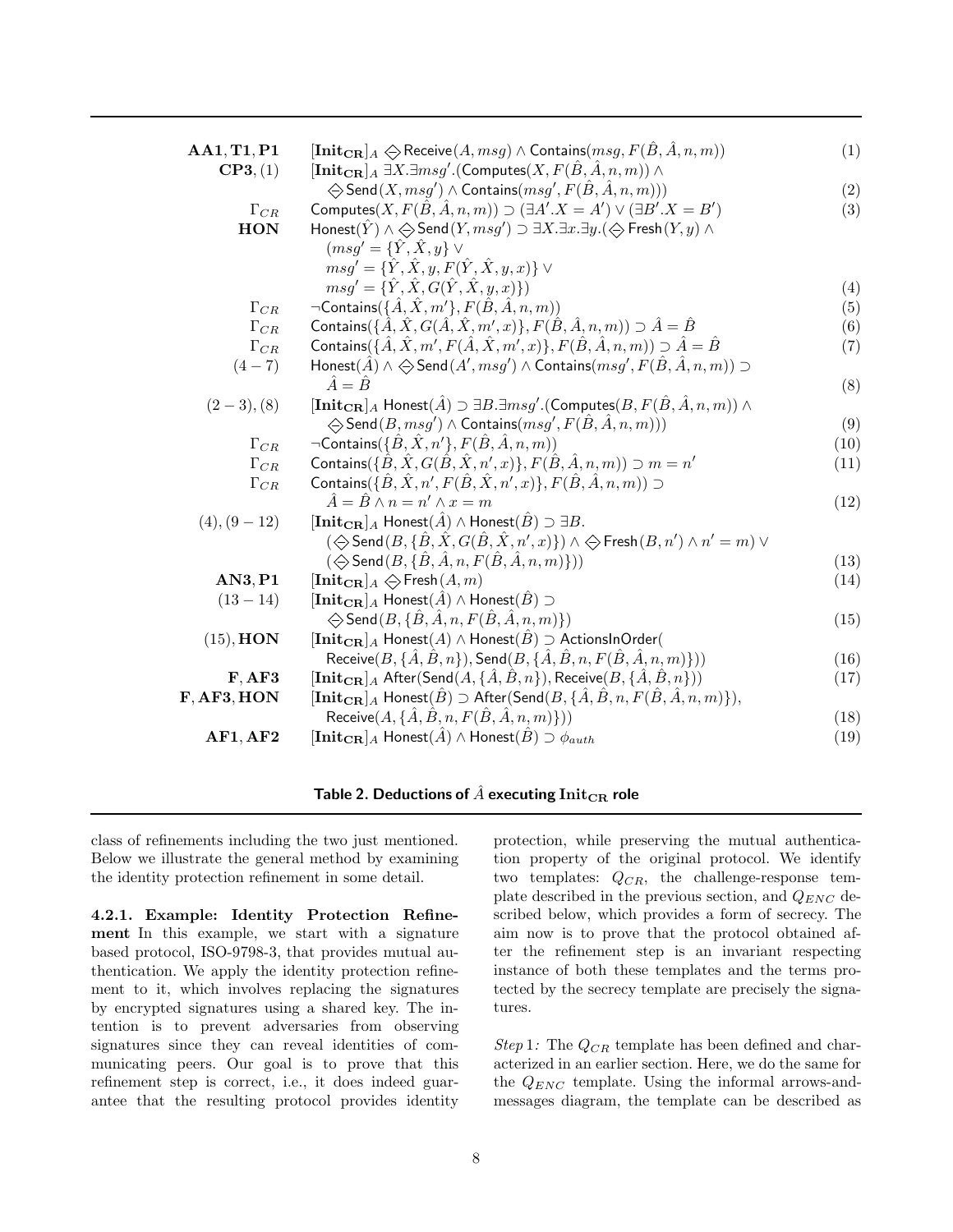| $F(X, Y, x, y) \equiv E_{K_{XY}}(x, y, X)$ | $F(X, Y, x, y) \equiv H_{K_{XY}}(x, y, X)$ | $F(X, Y, x, y) \equiv SIG_X(x, y, Y)$ |
|--------------------------------------------|--------------------------------------------|---------------------------------------|
| $G(X, Y, x, y) \equiv E_{K_{XY}}(y, x)$    | $G(X, Y, x, y) \equiv H_{K_{XY}}(y, x, X)$ | $G(X, Y, x, y) \equiv SIG_X(y, x, Y)$ |
| $A \rightarrow B : m$                      | $A \rightarrow B : m$                      | $A \rightarrow B : m$                 |
| $B \to A : n, E_{K_{AB}}(n,m,B)$           | $B \to A : n, H_{K_{AB}}(n,m,B)$           | $B \to A : n, SIG_B(n,m,A)$           |
| $A \rightarrow B : E_{K_{AB}}(n,m)$        | $A \rightarrow B : H_{K_{AB}}(n,m,A)$      | $A \rightarrow B : SIG_A(n,m,B)$      |
| ISO 9798-2                                 | SKID3                                      | ISO 9798-3                            |

| Figure 3. Instantiations of the Challenge-Response template |  |  |
|-------------------------------------------------------------|--|--|
|                                                             |  |  |

follows.

$$
A \rightarrow B : m
$$
  
\n
$$
B \rightarrow A : n, E_{K_{AB}}(H(B, A, n, m))
$$
  
\n
$$
A \rightarrow B : E_{K_{AB}}(I(A, B, m, n))
$$

The programs for the initiator and responder roles of  $Q_{ENC}$  is written out below in the notation of cords.

$$
\begin{aligned} \mathbf{Init_{ENC}} &= (vm) \langle \{\hat{A}, \hat{B}, m\} \rangle \\ &(\{\hat{B}, \hat{A}, n, E_{K_{AB}}(H(\hat{B}, \hat{A}, n, m))\}) \\ & \langle \{\hat{A}, \hat{B}, E_{K_{AB}}(I(\hat{A}, \hat{B}, m, n))\} \rangle \end{aligned}
$$

$$
\mathbf{Resp}_{\mathbf{ENC}} = (\{\hat{Y}, \hat{B}, y\})
$$

$$
(\nu x) \langle \{\hat{B}, \hat{Y}, x, E_{K_{BY}} (H(\hat{B}, \hat{Y}, x, y))\} \rangle
$$

$$
(\{\hat{Y}, \hat{B}, E_{K_{BY}} (I(\hat{Y}, \hat{B}, y, x))\})
$$

Here,  $H$  and  $I$  are function variables. Under a set of assumptions  $(\Gamma_{ENC})$  about these variables, we prove that the term  $H(\hat{B}, \hat{A}, n, m)$  remains secret: it is known only to A and B. Formally,

$$
Q_{ENC}, \Gamma_{ENC} \vdash [\textbf{Init}_{ENC}]_A \; \textsf{Honest}(\hat{A}) \land \textsf{Honest}(\hat{B}) \supset \phi_{secret}
$$

Intuitively, this formula means that if A executed a session of  $Q_{ENC}$  supposedly with B and both of them are honest, then the secrecy property expressed by the formula  $\phi_{secret}$  holds in the resulting state.  $\phi_{secret}$  specifies the secrecy property for the term  $H(B, A, n, m)$ . Formally,

$$
\phi_{secret} \equiv \exists B. (\mathsf{Has}(X, H(\hat{B}, \hat{A}, n, m)) \supset
$$

$$
(X = A \lor X = B))
$$

The set of assumptions  $\Gamma_{ENC}$  used to prove the authentication property consists of the following four logical formulas:

$$
\begin{array}{ll} \delta_1\!\equiv\!\text{Computes}(X,H(\hat{B},\hat{A},n,m))\supset\exists B.X=B\\ \delta_2\!\equiv\!\bigcirc\!\!\text{Fresh}(Z,x)\supset\\ &\neg\text{contains}(\{\hat{X},\hat{Y},x\},H(\hat{B},\hat{A},n,m))\\ \delta_3\!\equiv\!\bigcirc\!\!\text{Fresh}(Z,x)\wedge\bigcirc\!\!\text{Fresh}(W,y)\wedge\\ &\text{contains}(\{\hat{X},\hat{Y},E_{K_{XY}}(I(\hat{X},\hat{Y},x,y))\},H(\hat{B},\hat{A},n,m))\\ &\supset\quad (\hat{X}=\hat{B}\wedge n=y\wedge m=x)\\ \delta_4\!\equiv\!\bigcirc\!\!\text{Fresh}(Z,x)\wedge\bigcirc\!\!\text{Fresh}(W,y)\wedge\\ &\text{contains}(\{\hat{X},\hat{Y},x,E_{K_{XY}}(H(\hat{X},\hat{Y},x,y))\},\\ &\quad H(\hat{B},\hat{A},n,m))\supset\quad(\hat{X}=\hat{B}\wedge n=x\wedge m=y) \end{array}
$$

These formulas capture simple ideas, e.g.,  $H(\hat{B}, \hat{A}, n, m)$  (e.g.  $B's$  signature) can be computed only by  $B$  and certain syntactic constraints, e.g., a signature is not a subterm of a nonce.

Step 2: The second step is to find substitutions  $\sigma_1$  and  $\sigma_2$  such that both the templates  $(Q_{CR}$  and  $Q_{ENC}$ ) instantiate to the same real protocol. The desired substitutions are shown in Figure 4.  $\sigma_1$  is on the left,  $\sigma_2$  is on the right and the instantiated protocol is in the middle of the figure.

Step 3: The final step is to verify that the instantiated protocol satisfies the union of the hypotheses in  $\Gamma_{CR}$  and  $\Gamma_{ENC}$ . This follows easily from the properties of signature and encryption under symmetric key as expressed in the logic and the syntactic structure of the protocol. We can therefore conclude that the identity protection refinement operation as applied here is correct, i.e., it adds the identity protection property while preserving the original properties of the protocol (which in this case is mutual authentication).

# 4.3. Authenticated Key-Exchange Templates

An important use of protocol templates is to underpin basic principles used in designing classes of protocols and to bring out subtle tradeoffs offered by various protocol families. In this section, we examine two families of authenticated key exchange protocols. The first template, AKE1, generalizes a family of protocols in which authentication is achieved by explicitly embedding the intended recipient's identity inside authenticators in messages. This family includes the ISO-9798-3 key exchange protocol and related protocols including the core JFKi protocol. The second template, AKE2, generalizes a family of protocols where agents authenticate each other using a combination of signatures and a proof of possession of the Diffie-Hellman shared secret computed during the execution of the protocol. This family includes STS, SIGMA, and the core of the IKE and JFKr protocols. Part of the reason these two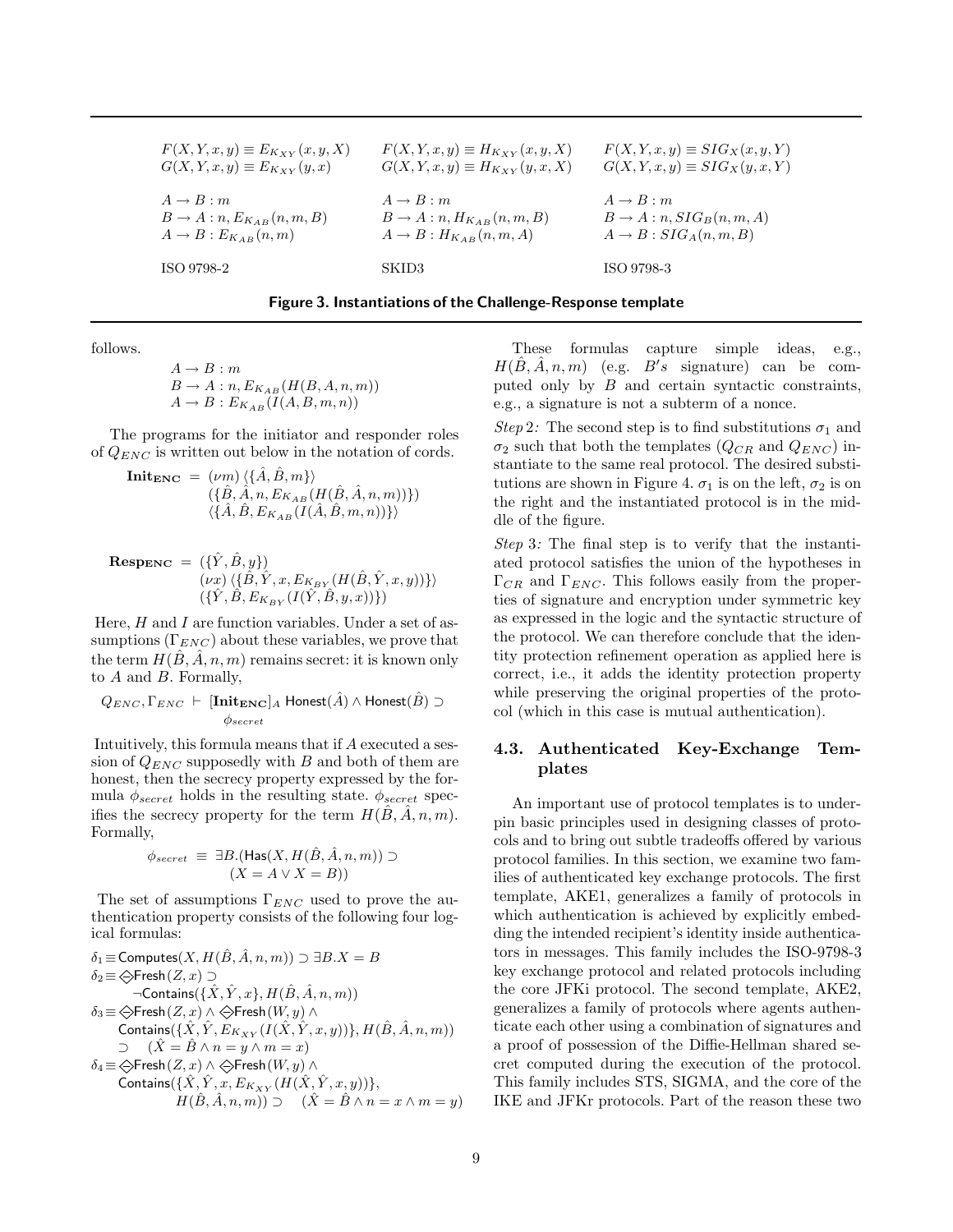$\begin{array}{ll} F(X,Y,x,y) \equiv E_{K_{XY}}(SIG_X(x,y)) & A \rightarrow B : m \\ G(X,Y,x,y) \equiv E_{K_{XY}}(SIG_X(y,x)) & B \rightarrow A : n, E_{K_{AB}}(SIG_B(n,m)) \end{array}$  $G(X, Y, x, y) \equiv E_{K_{XY}}(SIG_X(y, x))$ 

 $A \rightarrow B : E_{K_{AB}}(SIG_A(n,m))$ 

$$
H(X, Y, x, y) \equiv SIG_X(x, y)
$$
  

$$
I(X, Y, x, y) \equiv SIG_X(y, x)
$$

#### Figure 4. Protocol that is an instantiation of both CR and ENC templates

families are interesting is that they were both candidates for the recently proposed IKEv2 protocol and there has been considerable discussion and debate in the IETF community about the tradeoffs offered by the two designs. The use of templates to characterize the two families sheds light on the subtle difference between the authentication, non-repudiation and identity protection guarantees associated with the two sets of protocols.

Template AKE1: Using the informal arrows-andmessages diagram, the authenticated key-exchange template AKE1 can be described as follows.

$$
A \rightarrow B : A, ga
$$
  
\n
$$
B \rightarrow A : gb, F(B, A, gb, ga)
$$
  
\n
$$
A \rightarrow B : G(A, B, ga, gb)
$$

For this template, we are able to prove both secrecy and authentication for the initiator role:

 $Q_{AKE1}, \Gamma_{AKE1}$  ⊢  $[\mathbf{Init}_{AKE1}]_A$ Honest $(\hat{A}) \wedge$  Honest $(B) \supset$  $\phi_{auth} \wedge \phi_{shared-secret}$ 

The formula  $\phi_{auth}$  describes an authentication property for the initiator based on matching conversations, while formula  $\phi_{shared-secret}$  states that A and B are the only two sessions which know the Diffie-Hellman secret  $g^{ab}$ . The set of assumptions  $\Gamma_{AKE1}$  is similar to  $\Gamma_{CR}$  in Section 4.1.1:

$$
\epsilon_1 \equiv \text{Computes}(X,F(\hat{B},\hat{A},g^b,g^a)) \supset \exists B'.X = B'\\ \epsilon_2 \equiv \bigcirc \text{Fresh}(Z,x) \supset \\ \neg \text{contains}(\{\hat{X},\hat{Y},g^x\},F(\hat{B},\hat{A},g^b,g^a))\\ \epsilon_3 \equiv \bigcirc \text{Fresh}(Z,x) \land \bigcirc \text{Fresh}(W,y) \land\\ \text{contains}(\{\hat{X},\hat{Y},G(\hat{X},\hat{Y},g^x,g^y)\},F(\hat{B},\hat{A},g^b,g^a)) \supset \\ (\hat{X} = \hat{B} \land \hat{Y} = \hat{A} \land g^b = g^y \land g^a = g^x)\\ \epsilon_4 \equiv \bigcirc \text{Fresh}(Z,x) \land \bigcirc \text{Fresh}(W,y) \land\\ \text{contains}(\{\hat{X},\hat{Y},g^y,F(\hat{X},\hat{Y},g^x,g^y)\},F(\hat{B},\hat{A},g^b,g^a)) \supset \\ (\hat{X} = \hat{B} \land \hat{Y} = \hat{A} \land g^b = g^x \land g^a = g^y)
$$

We prove that the ISO-9798-3 key exchange protocol satisfies the set of assumptions,  $\Gamma_{AKE1}$ , and therefore provides similar authentication and secrecy guarantees. However, STS, SIGMA and their variants do not satisfy  $\Gamma_{AKE1}$ . Specifically, the assumption  $\epsilon_4$  fails since the intended recipient's identity is not embedded inside an authenticator in the second message of the protocol. The way the proof fails leads us to a run which provides a counterexample to the strong authentication property. This works for both STS and SIGMA

and the run is essentially similar to the "attack" on STS first demonstrated by Lowe in [21].

Template AKE2: Using the informal arrows-andmessages diagram, AKE2 can be described as follows.

$$
A \rightarrow B : g^a
$$
  
\n
$$
B \rightarrow A : g^b, F(B, g^b, g^a), F'(B, g^{ab})
$$
  
\n
$$
A \rightarrow B : G(A, g^a, g^b), G'(A, g^{ab})
$$

Informally, the purpose of  $F$  is to ensure that  $B$  is a session with parameters  $g^a$  and  $g^b$ , while F' proves that B has the shared secret  $g^{ab}$ . More precisely, using the set of assumptions about the function variables  $\Gamma_{AKE2}$ , it is possible to prove that this protocol template provides a form of authentication – matching conversations for the responder:

 $Q_{AKE2}, \Gamma_{AKE2} \vdash \frac{[\textbf{Init}_{\textbf{AKE2}}]_B\textsf{Honest}(\hat{A})}{\wedge \textsf{Honest}(\hat{B})}$  $\phi_{auth} \land \phi_{shared-secret}$ 

The set of assumptions  $\Gamma_{AKE2}$  is:

η<sup>1</sup> ≡Computes(X, G(A, g ˆ <sup>a</sup> , g b )) ⊃ ∃A ′ .X = A ′ η<sup>2</sup> ≡Computes(X, F′ (Z, g ˆ ab)) ⊃ Has(X, gab) η<sup>3</sup> ≡ <sup>Q</sup> Fresh(Z, x) ⊃ ¬Contains({X, ˆ Y , g ˆ <sup>x</sup> }, G(A, g ˆ <sup>a</sup> , g b )) η<sup>4</sup> ≡ <sup>Q</sup> Fresh(Z, x) ∧ <sup>Q</sup> Fresh(W, y) ⊃ ¬Contains({X, ˆ Y , g ˆ <sup>y</sup> , F(X, g ˆ <sup>x</sup> , g<sup>y</sup> ), F′ (X, g ˆ xy)}, G(A, g ˆ <sup>a</sup> , g b )) η<sup>5</sup> ≡ <sup>Q</sup> Fresh(Z, x) ∧ <sup>Q</sup> Fresh(W, y) ∧ Contains({X, ˆ Y , G ˆ (X, g ˆ <sup>x</sup> , g<sup>y</sup> ), G′ (X, g ˆ xy)}, G(A, g ˆ <sup>a</sup> , g b )) ⊃ (Xˆ = Aˆ ∧ ∧g <sup>b</sup> = g <sup>x</sup> ∧ g <sup>a</sup> = g y )

However, as mentioned before, this class of protocols does not have the matching conversations based authentication property for the initiator.

Design Tradeoffs Template AKE1 provides a stronger form of authentication: matching conversations for both initiator and responder whereas AKE2 only provides matching conversations for responder. Therefore, in AKE1, the initiator is required to reveal his identity in the first message of the protocol, and hence instances of this template cannot provide identity protection against active attackers for the initiator. Additionally, assumptions  $\epsilon_1$  and  $\epsilon_3$  together imply that when the function variable  $F$  is instantiated to the signature function, A has a non-repudiable proof of communication with B. In the logic, such a proof just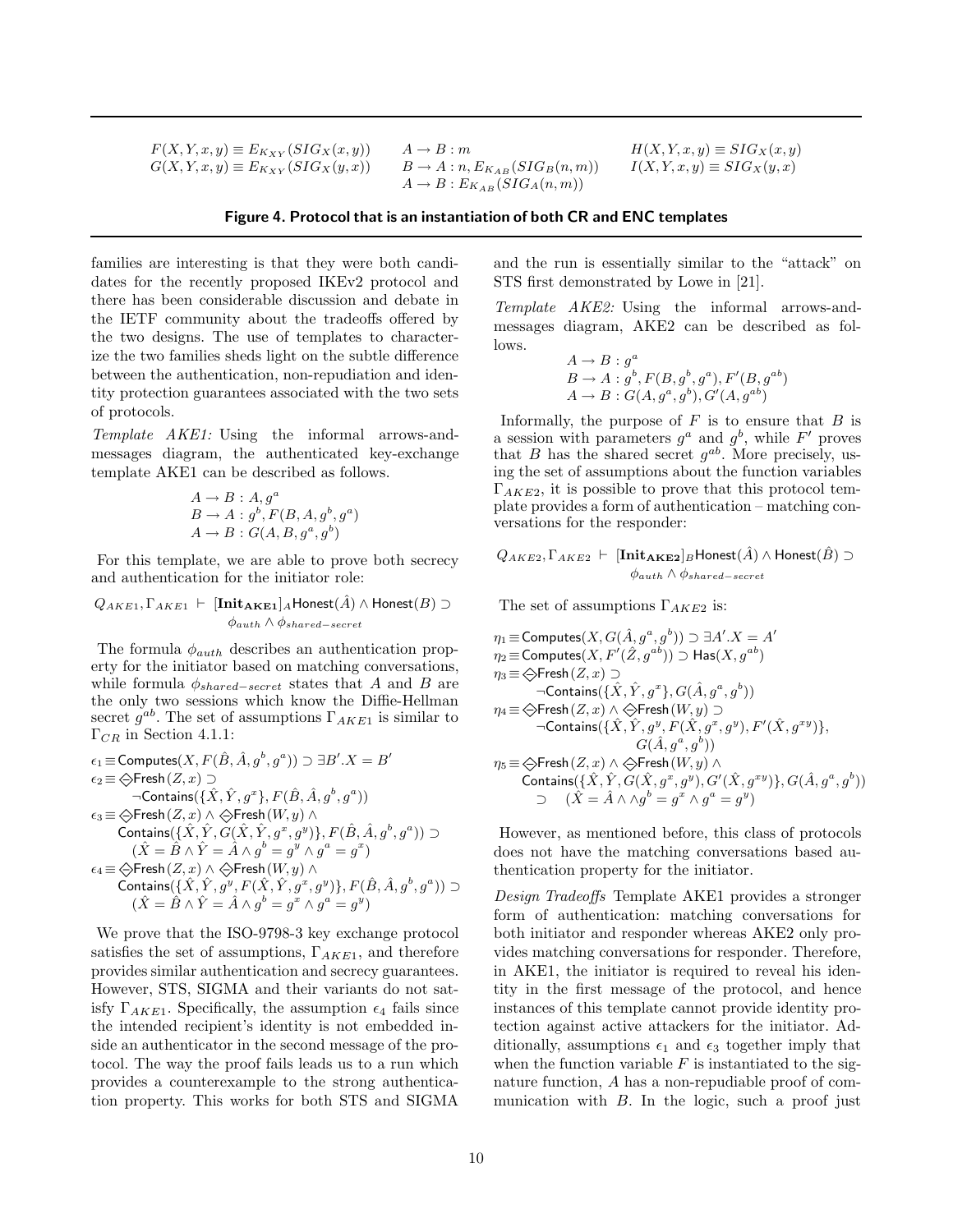| $A \rightarrow B : q^a$                  | $A \rightarrow B : a^a$                               | $A \rightarrow B : a^a$                            |
|------------------------------------------|-------------------------------------------------------|----------------------------------------------------|
| $B \to A : g^b, SIG_B(g^b, g^a, A)$      | $B \to A : g^b, E_{q^{ab}}(SIG_B(g^a, g^b))$          | $B \to A : g^b, SIG_B(g^b, g^a), H_{a^{ab}}(B)$    |
| $A \rightarrow B$ : $SIG_A(g^a, g^b, B)$ | $A \rightarrow B : E_{a^{ab}}(SIG_{A}(g^{b}, g^{a}))$ | $A \rightarrow B : SIG_A(g^b, g^a), H_{a^{ab}}(A)$ |
| ISO 9798-3 Key exchange                  | STS.                                                  | Basic SIGMA                                        |

Figure 5. Instantiations of authenticated key-exchange templates

uses terms that A possesses (given by the Has predi-

cate) and the honesty of B. One of the design goals for instances of the AKE2 template such as SIGMA [19] was to provide identity protection for the initiator. Since the initiator A can only reveal his identity in the third message of the protocol, and cannot be sure that the responder  $B$  knows he is talking to  $A$  until  $B$  receives the last message, template AKE2 does not provide the strong authentication property for the initiator. A counterexample run is shown below:

$$
A \to I(B) : g^{a}
$$
  
\n
$$
I(C) \to B : g^{a}
$$
  
\n
$$
B \to I(C) : g^{b}, F(B, g^{b}, g^{a}), F'(B, g^{ab})
$$
  
\n
$$
I(B) \to A : g^{b}, F(B, g^{b}, g^{a}), F'(B, g^{ab})
$$
  
\n
$$
A \to I(B) : G(A, g^{a}, g^{b}), G'(A, g^{ab})
$$

In this scenario, A believes he has completed a session with  $B$ , while  $B$  is waiting for the third message, thinking that he is engaged in a session with  $C$ . This counterexample also shows that A's transcript of the run cannot be used to prove that B was involved in the protocol. Hence this template does not provide nonrepudiation even when  $F$  is instantiated to the signature function.

# 5. The STS-MQV Protocol Family

While previous sections have focused on formal reconstruction of known protocols, here we examine the possibility of synthesizing new protocols by reusing constructs from existing protocols. We begin with two well-known protocol families: the first includes Diffie-Hellman key exchange and several variants that enhance the key derivation function (MTI/A, UM and MQV); the second is the IKE family - STS being the base protocol and a few steps further on is JFKr. These two protocol families are combined to map out a twodimensional matrix of protocols (see Figure 6) which, to the best of our knowledge, has not been previously studied in the open literature. An intuitive presentation of this derivation is in Appendix B. The focus here is on a core part of the synthesis that follows naturally from the abstraction and refinement methodology.

Specifically, we formally prove authentication, shared secrecy and identity protection properties of the protocols in the first three columns of Figure 6. Formalizing the remaining security properties and derivation steps discussed in Appendix B is an interesting challenge, which we hope to address in future work.

#### 5.1. Formal Synthesis

We identify two base protocol templates: a key computation template (KC) and an authenticated key exchange template (AKC). AKC relies on a key computation template with exactly the properties characterized by KC. The first column in Figure 6 contains protocols DH, MTI/A, UM and MQV which are instantiations of KC; the second column has instantiations of AKC, where each instantiated protocol uses the KC instantiation on its left (e.g.,  $STS^{MQV}$  uses  $MQV$ ). In Section 5.2, we prove the security properties of these protocols using the abstraction and instantiation methodology. The protocols in the third column are obtained from those in the second by applying an identity protection refinement. Formally, this involves combining the AKC template with an encryption template in a manner similar to Example 4.2.1 in Section 4.2. The proofs are deferred to the full version of the paper.

### 5.2. Characterizing and Combining KC and AKC

In this section, we discuss the main ideas used in characterizing and combining the KC and AKC templates.

Key Computation Template, KC. The template is characterized by a formula capturing the idea that a shared key has associated with it two public-private key pairs and in order to compute the key, it is necessary and sufficient to possess one private key and the other public key. Formally,

> Computes $(X, H(t_1, f(t_1), t_2, f(t_2))) \equiv$  $\textsf{Has}(X, (t_1, f(t_2))) \vee \textsf{Has}(X, (t_2, f(t_1)))$

Here,  $H$  is a function variable denoting the key computation function while the variable  $f$  denotes the function that is used to compute the public key given the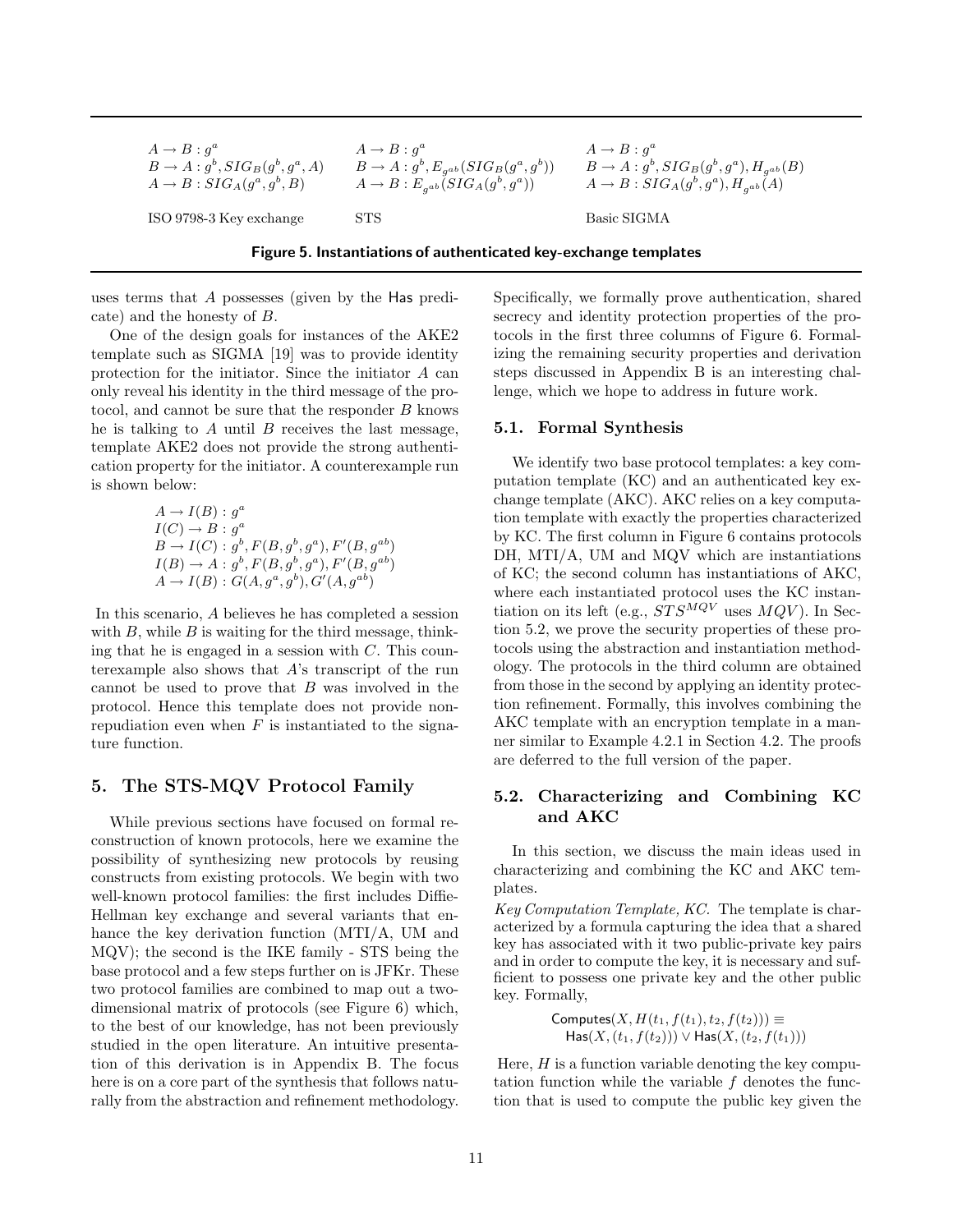

Figure 6. Design by Combining Templates

private key. It is easy to see that the key computation functions of all four protocols (DH through MQV) satisfy this hypothesis. For example, the Diffie-Hellman shared key  $g^{ab}$  is associated with the public-private key pairs  $(g^a, a)$  and  $(g^b, b)$  and computing it requires either  $(a, g^b)$  or  $(b, g^a)$ . Note that the hypothesis for this template only characterizes the properties of certain functions. The proof that a particular instantiation has this property must therefore follow from axioms of the proof system and is independent of the protocol in which this template is used. This observation will be crucial when we subsequently combine this template with AKC.

Authenticated Key Exchange Template, AKC. AKC (given below) is a generalization of AKE2, the template which yielded STS and SIGMA in Section 4.3. AKE2 can be obtained by instantiating the function variables  $f$  and  $H$  to the Diffie-Hellman functions,  $F_1, F'_1$  to  $F, F'$ , and  $G_1, G'_1$  to  $G, G'$ .

 $A \rightarrow B$ :  $f(t_1)$  $B \to A : f(t_2), F_1(B, f(t_1), f(t_2)),$  $F_1(B,H(t_1,f(t_1),t_2,f(t_2)))$  $A \rightarrow B : G_1(A, f(t_2), f(t_1)), G'_1(A, H(t_1, f(t_1), t_2, f(t_2)))$ 

The invariants characterizating this template are similar to those for AKE2. The further abstraction arises from understanding two points. First, the essential property provided by the Diffie-Hellman terms is characterized by the KC template. Second, the role of function  $F$  in AKE2 is to guarantee that only  $B$  possesses one of the private keys required to compute the shared secret, while  $F'$  provides a proof that  $B$  actually possesses the key. These properties, captured by

invariants about  $F_1$  and  $F'_1$ , yield a similar proof of the shared secrecy and authentication properties of AKC.

Combining the Templates Diffie-Hellman and MQV functions are instantiations of the KC template and, as noted earlier, since this template depends only on the functions, the property is guaranteed irrespective of the message structure of the specific protocol in which they are used. Instantiating the underlying KC template of AKC with Diffie-Hellman and using encrypted signatures over public keys gives us the STS protocol. As proved in Section 4.3, this protocol satisfies the assumed invariants of AKE2 and hence AKC. It therefore provides an authenticated shared secret.

$$
A \rightarrow B : g^x
$$
  
\n
$$
B \rightarrow A : g^y, C_B, E_K(SIG_B(g^y, g^x))
$$
  
\n
$$
A \rightarrow B : C_A, E_K(SIG_A(g^x, g^y))
$$

On the other hand, instantiating the KC template of AKC to MQV and using a combination of certified Diffie-Hellman keys and encryptions over the public keys, we get the new  $STS^{MQV}$  protocol. This protocol also satisfies the assumed invariants of the AKC template and therefore guarantees an authenticated shared secret. The substitutions for  $F_1$  and  $F'_1$  are respectively the certificate  $G_B$  and the term encrypted with the MQV shared key.

$$
A \rightarrow B : g^x, g^a
$$
  
\n
$$
B \rightarrow A : g^y, g^b, G_B, E_K(g^y, g^x)
$$
  
\n
$$
A \rightarrow B : G_A, E_K(g^x, g^y)
$$

An advantage of this protocol over STS is that it is computationally more efficient, a property that it inherits from the MQV protocol (see Appendix B for further discussion).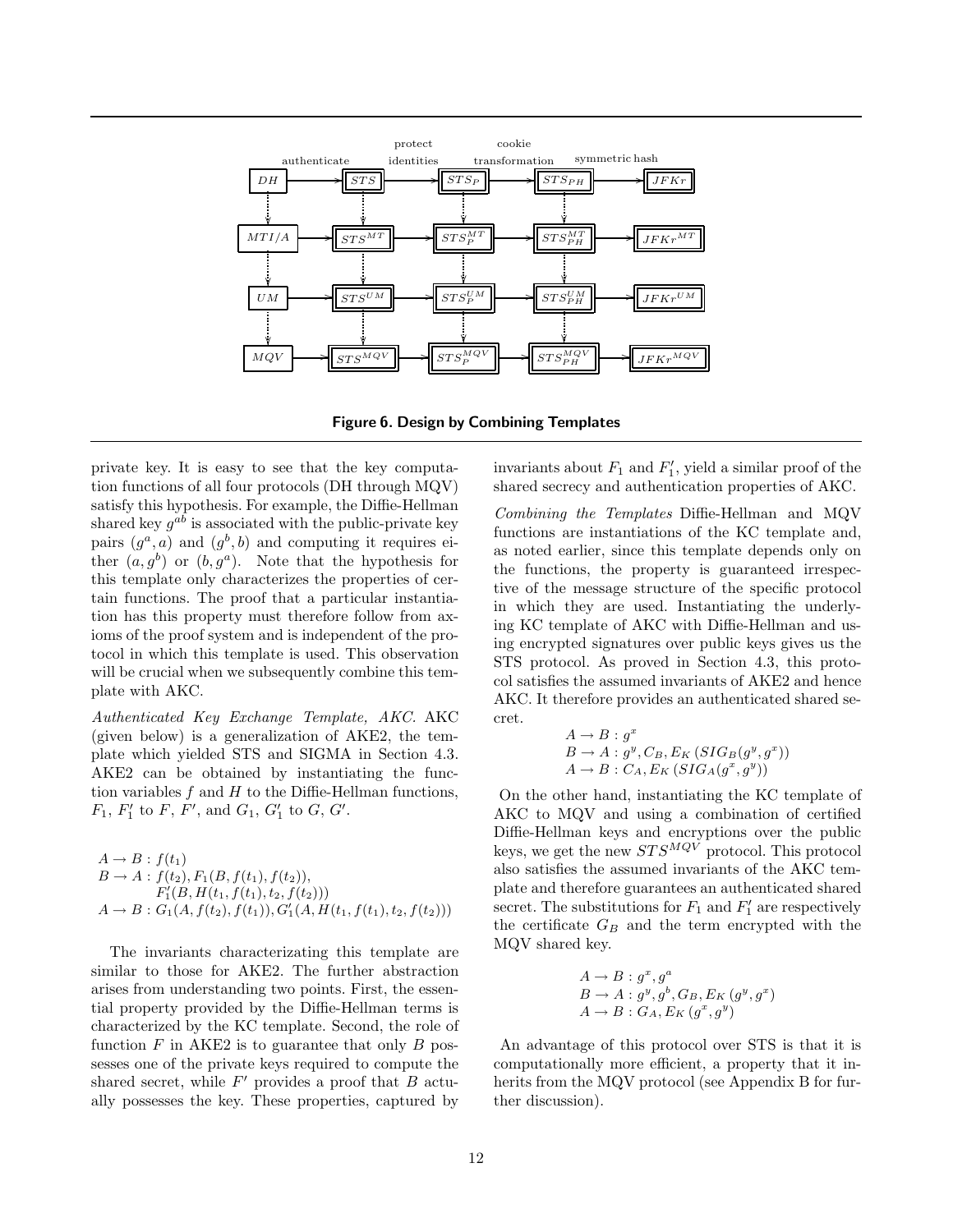### 6. Conclusions and Future Work

While there is ample evidence that protocol designers think systematically about protocol requirements and the means to achieve them  $(e.g., [1, 19]),$  it is a significant challenge to make these natural intuitions precise enough to provide systematic proofs of protocol properties. We believe that protocol templates, and an accompanying higher-order extension of our previous protocol logic, furnish some useful techniques for modular reasoning. In particular, similar protocols can now be proved to have identical or related properties using a single proof about a protocol template. Moreover, it is possible for multiple properties of a single protocol to be established using different templates for each property. While we have illustrated these general protocol proof methods with a few simple examples, we believe that many more templates and associated proofs can be devised.

The logical foundation for the proof method shown in this paper is the very simple idea of extending a protocol notation (cords) and protocol logic with function variables. This allows protocol templates to be written in a natural way, and allows them to be proved correct using implicit universal quantification over function variables.

We have developed some challenge-response and key exchange protocol templates that, in addition, required adding symmetric encryption and cryptographic hash to our previous protocol logic. We also used protocol templates to explore a design space surrounding JFK (Just Fast Keying) and related protocols from the IKE (Internet Key Exchange) family. This exploration revealed some trade-offs between authentication, identity protection, and non-repudiation; and produced some interesting protocols that appear not to have been previously studied in the open literature.

In future work, we hope to develop useful tool support for protocol derivation steps and the associated logic. A current effort underway draws on program derivation and verification experience at Kestrel Institute. The software infrastructure supporting protocol derivations is based on especs [31, 32, 4], a framework for refinement and automated composition of state machines, where states are annotated by algebraic specifications, and transitions by morphisms between them.

#### References

[1] W. Aiello, S. M. Bellovin, M. Blaze, J. Ioannidis, O. Reingold, R. Canetti, and A. D. Keromytis. Efficient, DoSresistant, secure key exchange for internet protocols. In Proceedings of the 9th ACM conference on Computer and communications security, pages 48–58. ACM Press, 2002.

- [2] W. Aiello, S.M. Bellovin, M. Blaze, R. Canetti, A.D. Keromytis J. Ioannidis, and O. Reingold. Just fast keying (JFK), 2002. Internet draft.
- [3] R. Ankney, D. Johnson, and M. Matyas. The unified model, 1995. Contribution to X9F1.
- [4] M. Anlauff and D. Pavlovic. On specification carrying software, its refinement and composition. In H. Ehrig, B.J. Kramer, and A. Ertas, editors, Proceedings of IDPT 2002. Society for Design and Process Science, 2002.
- [5] R. Canetti. Universally composable security: A new paradigm for cryptographic protocols. In Proc. 42nd IEEE Symp. on the Foundations of Computer Science. IEEE, 2001. Full version available at http://eprint.iacr.org/2000/067/.
- [6] A. Datta, A. Derek, J. C. Mitchell, and D. Pavlovic. A derivation system for security protocols and its logical formalization. In Proceedings of 16th IEEE Computer Security Foundations Workshop, pages 109–125. IEEE, 2003.
- [7] A. Datta, A. Derek, J. C. Mitchell, and D. Pavlovic. Secure protocol composition. Proceedings of Mathematical Foundations of Programming Semantics, to appear in Electronic Notes in Theoretical Computer Science, 2003.
- [8] A. Datta, A. Derek, J. C. Mitchell, and D. Pavlovic. Secure protocol composition (Extended abstract). In Proceedings of ACM Workshop on Formal Methods in Security Engineering, pages 11–23, 2003.
- [9] W. Diffie and M. E. Hellman. New directions in cryptography. IEEE Transactions on Information Theory, IT-22(6):644–654, 1976.
- [10] W. Diffie, P. C. Van Oorschot, and M. J. Wiener. Authentication and authenticated key exchanges. Designs, Codes and Cryptography, 2:107–125, 1992.
- [11] D. Dolev and A. Yao. On the security of public-key protocols. IEEE Transactions on Information Theory, 2(29), 1983.
- [12] N. Durgin, J. C. Mitchell, and D. Pavlovic. A compositional logic for protocol correctness. In Proceedings of 14th IEEE Computer Security Foundations Workshop, pages 241–255. IEEE, 2001.
- [13] N. Durgin, J. C. Mitchell, and D. Pavlovic. A compositional logic for proving security properties of protocols. Journal of Computer Security, 11(4):677–721, 2004.
- [14] W. D. Goldfarb. The undecidability of the secondorder unification problem. Theoretical Computer Science, 13:225–230, 1981.
- [15] D. Harkins and D. Carrel. The Internet Key Exchange (IKE), 1998. RFC 2409.
- [16] B. S. Kaliski, Jr. An unknown key-share attack on the MQV key agreement protocol. ACM Transactions on Information and System Security (TISSEC), 4(3):275– 288, 2001.
- [17] C. Kaufman. Internet Key Exchange (IKEv2) Protocol, 2004. Internet Draft.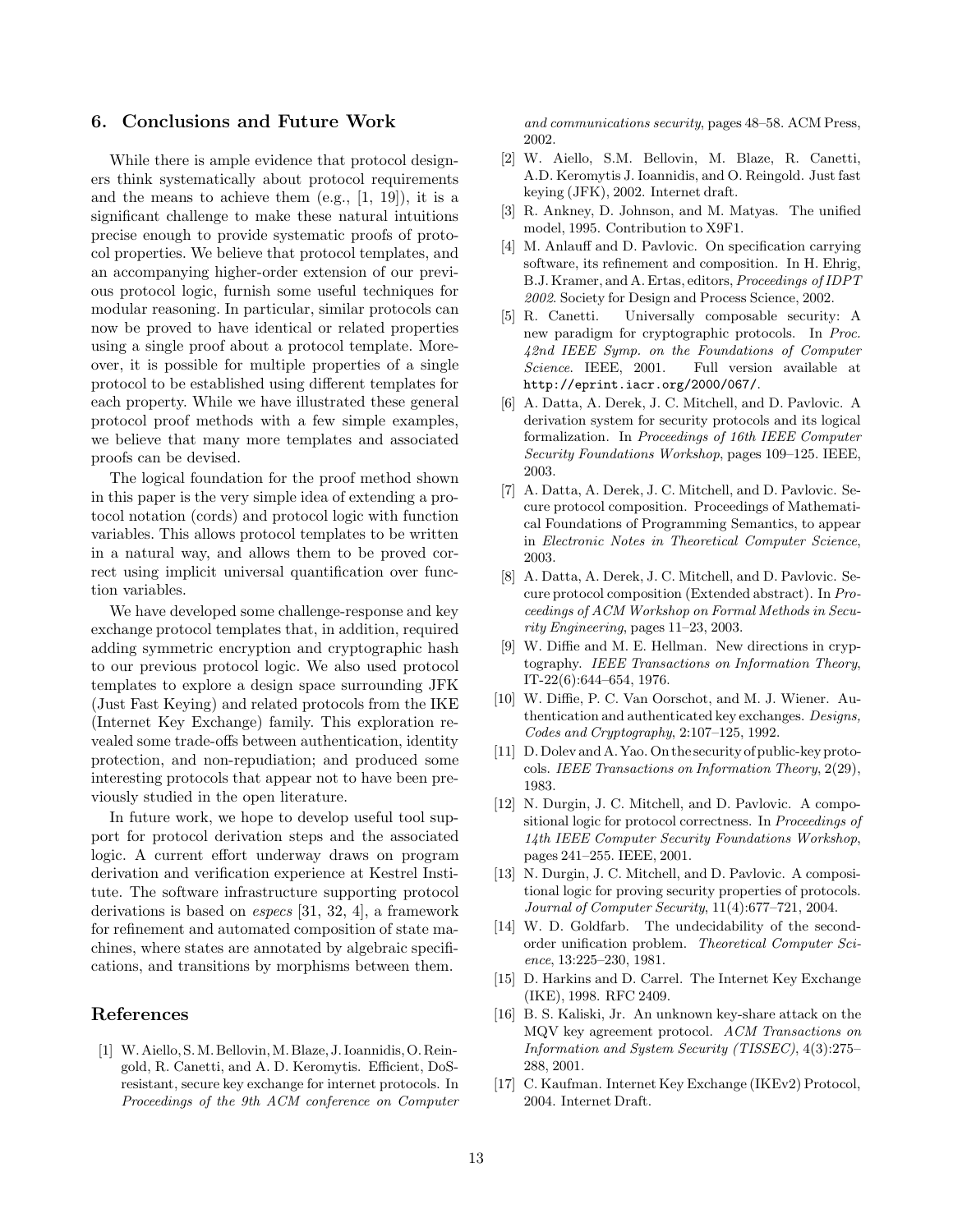- [18] R. Kemmerer, C. Meadows, and J. Millen. Three systems for cryptographic protocol analysis. J. Cryptology, 7(2):79–130, 1994.
- [19] H. Krawczyk. Sigma: The sign-and-mac approach to authenticated diffie-hellman and its use in the IKE protocols. In Advances in Cryptology - CRYPTO 2003, volume 2729, pages 400–425. Springer-Verlag Heidelberg, 2003.
- [20] L. Law, A. Menezes, M. Qu, J. Solinas, and S. Vanstone. An efficient protocol for authenticated key agreement. Technical Report 98-05, COOR, 1998.
- [21] G. Lowe. Some new attacks upon security protocols. In Proceedings of 9th IEEE Computer Security Foundations Workshop, pages 162–169. IEEE, 1996.
- [22] Z. Manna and A. Pnueli. Temporal Verification of Reactive Systems: Safety. Springer-Verlag, 1995.
- [23] T. Matsumoto, Y. Takashima, and H. Imai. On seeking smart public-key distribution systems. The Transactions of the IECE of Japan, E69:99–106, 1986.
- [24] C. Meadows. A model of computation for the NRL protocol analyzer. In Proceedings of 7th IEEE Computer Security Foundations Workshop, pages 84–89. IEEE, 1994.
- [25] A. Menezes, M. Qu, and S. Vanstone. Some new key agreement protocols providing mutual implicit authentication. In Workshop on Selected Areas in Cryptography (SAC '95), pages 22–32, 1995.
- [26] A. J. Menezes, P. C. van Oorschot, and S. A. Vanstone. Handbook of Applied Cryptography. CRC Press, 1996.
- [27] J. C. Mitchell, A. Ramanathan, A. Scedrov, and V. Teague. A probabilistic polynomial-time calculus for the analysis of cryptographic protocols (preliminary report). In Stephen Brookes and Michael Mislove, editors, 17th Annual Conference on the Mathematical Foundations of Programming Semantics, Arhus, Denmark, May, 2001, volume 45. Electronic notes in Theoretical Computer Science, 2001.
- [28] J.C. Mitchell, M. Mitchell, and U. Stern. Automated analysis of cryptographic protocols using Mur $\varphi$ . In Proc. IEEE Symp. Security and Privacy, pages 141–151, 1997.
- [29] R.M. Needham and M.D. Schroeder. Using encryption for authentication in large networks of computers. Communications of the ACM, 21(12):993–999, 1978.
- [30] L.C. Paulson. Proving properties of security protocols by induction. In 10th IEEE Computer Security Foundations Workshop, pages 70–83, 1997.
- [31] D. Pavlovic and D. R. Smith. Composition and refinement of behavioral specifications. In Automated Software Engineering 2001. The Sixteenth International Conference on Automated Software Engineering. IEEE, 2001.
- [32] D. Pavlovic and D. R. Smith. Guarded transitions in evolving specifications. In H. Kirchner and C. Ringeissen, editors, Proceedings of AMAST 2002, volume 2422 of LNCS, pages 411–425. Springer Verlag, 2002.
- [33] B. Pfitzmann and M. Waidner. A model for asynchronous reactive systems and its application to secure message transmission. In IEEE Symposium on Security and Privacy, pages 184–200, Washington, 2001.

[34] A. Ramanathan, J. C. Mitchell, A. Scedrov, and V. Teague. Probabilistic bisimulation and equivalence for security analysis of network protocols. In FOSSACS 2004 - Foundations of Software Science and Computation Structures, March 2004.

# A. Protocol Logic Extensions

Most of the predicates and axioms of protocol logic used in the formal proofs in this paper are presented in [6, 8]. The main extensions include the Computes predicate and some axioms for reasoning about symmetric encryption and cryptographic hash. The definition of Computes in terms of Has and the axioms it satisfies is presented in Table 3. Intuitively, CP2 says that there are two ways an agent can possess some term: she can construct it from its components or she can receive it as a part of some message. Axiom CP3 says that every term that appears on the network has a source: it originated from some process that actually computed the term. One use of Computes is to reason about the source of a term. This is useful for reasoning about authentication properties of protocols. A second use is to capture hardness assumptions about cryptographic primitives, which is important for reasoning about secrecy. For example, we postulate that the only way to compute a Diffie-Hellman secret is to have one exponent and the other exponential. Similarly, in order to compute an encrypted message, it is essential to possess the key and the plaintext. The axioms about symmetric encryption and cryptographic hash are deferred to the full version of the paper since the proofs in which they are used have also been omitted due to space constraints.

# B. Deriving the STS-MQV Family

In this section, we present a derivation of the matrix of protocols summarized in Figure 6 in Section 5. This involves the derivation of JFKr (the first row of the figure), the derivation of the Diffie-Hellman refinements (the first column of the figure which we discuss in Appendix B.1), and the combination of these two sets of protocols, discussed below in Appendix B.2. The interested reader is referred to [6] for a similar derivation of JFKr , starting from Diffie-Hellman and challengeresponse components.

# B.1. Refinements of Diffie-Hellman key exchange

In this section, we examine the structure of a family of protocols that has gone through the standardization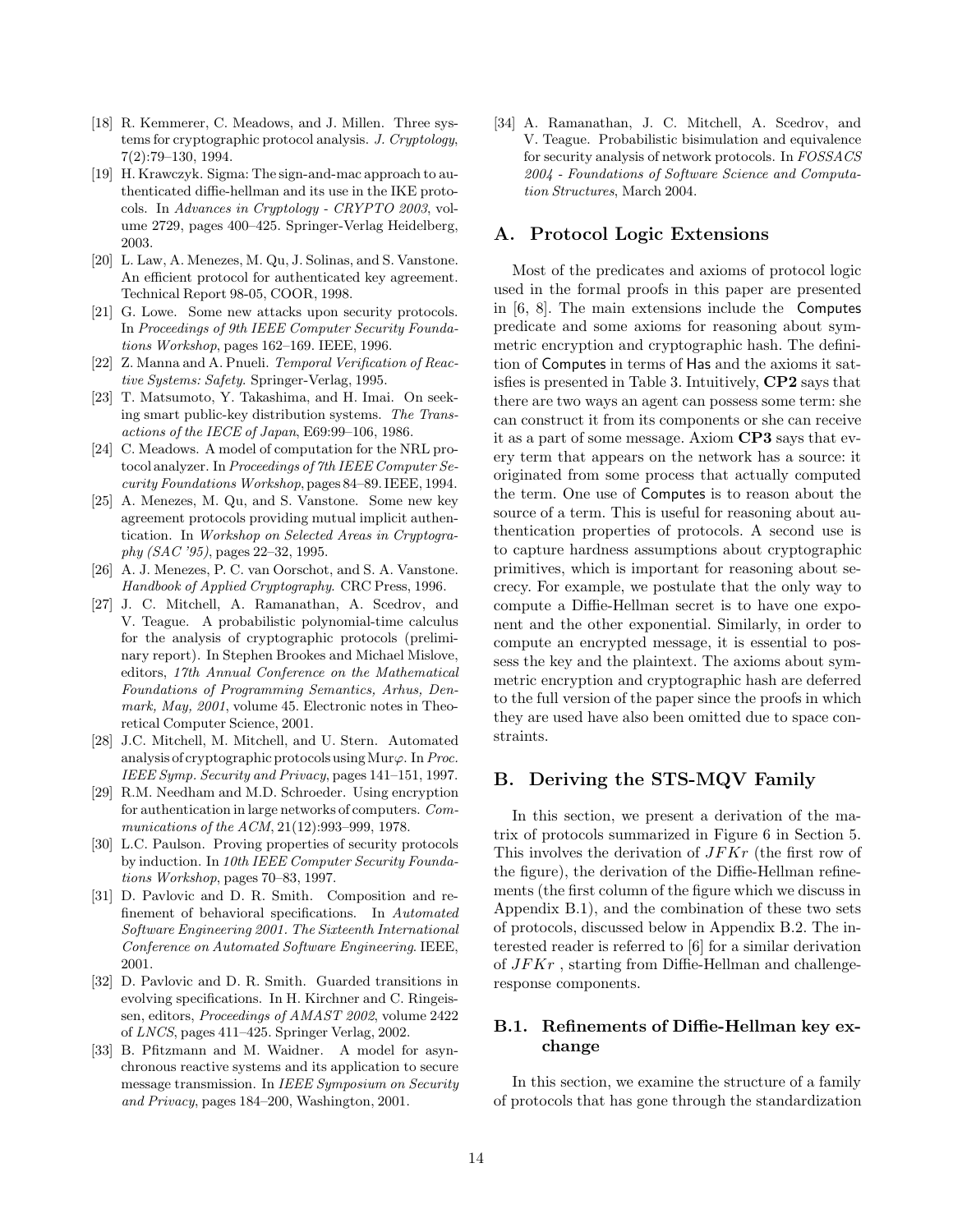CP1 Computes( $X, t$ )  $\supset$  Has( $X, t$ ) CP2 Has $(X, t) \supset ($ Computes $(X, t) \vee \exists m. (\Leftrightarrow$  Receive $(X, m) \wedge$  Contains $(m, t))$ ) CP3 ( $\Leftrightarrow$  Receive(X, m) ∧ Contains(m, t)) ⊃  $\exists Y. \exists m'. (Computes(Y,t) \land \Leftrightarrow \mathsf{Send}(Y,m') \land \mathsf{contains}(m',t))$ Computes $(X,t) \equiv (t = g^{ab} \wedge \text{Computes}_{\text{DH}}(X,g^a b)) \vee$  $(t = H(a) \wedge \text{Computes}_{\text{HASH}}(X, H(a))) \vee$  $(t = E_a(b) \wedge \text{Computes}_{\text{ENC}}(X, E_a(b)))$ Computes $\mathsf{DH}(X,g^{ab}) \equiv ((\mathsf{Has}(X,a) \land \mathsf{Has}(X,g^b)) \lor (\mathsf{Has}(X,b) \land \mathsf{Has}(X,g^a)))$ Computes $_{\text{ENC}}(X, E_a(b)) \equiv$  Has $(X, a) \wedge$  Has $(X, b)$ Computes $H_{\text{ASH}}(X, H(a)) \equiv H_{\text{AS}}(X, a)$ 

Table 3. Computes Axioms

process. Starting from the standard Diffie-Hellman protocol, we successively obtain protocols with more desirable security properties as the derivation proceeds. The derivation steps are shown in Figure 7. The properties of interest include key secrecy, implicit authentication, forward secrecy, known-key security, resistance to unknown key share attacks, and efficiency.

Ephemeral Diffie-Hellman DH key exchange The basic Diffie-Hellman protocol [9] provides a way for two parties to set up a shared key  $(g^{xy})$  which a passive attacker cannot recover.

$$
A \to B : gx
$$
  

$$
B \to A : gy
$$
  

$$
k = gxy = (gy)x = (gx)y
$$

There is no authentication guarantee: the secret is shared between two parties, but neither can be sure of the identity of the other. One way to overcome this is for participants to have their public Diffie-Hellman values certified by a trusted authority (static Diffie-Hellman) and use those keys instead in the exchange. But, in that case,  $A$  and  $B$  would compute the same shared secret in every session, i.e, the protocol would not have known-key security.

 $MTI/A$  key exchange The  $MTI/A$  protocol [23] tries to achieve authenticated key exchange by combining ephemeral and static Diffie-Hellman.

$$
A \to B : g^x, g^a, G_A
$$
  

$$
B \to A : g^y, g^b, G_B
$$
  

$$
k = g^{ay + bx} = (g^y)^a (g^b)^x = (g^x)^b (g^a)^y
$$

It is assumed that parties  $A$  and  $B$  have long term Diffie-Hellman exponents  $a$  and  $b$  and have obtained certificates  $G_A$  and  $G_B$  for corresponding public exponentials  $g^a$  and  $g^b$ . Also, x and y are generated fresh

for every session and so a unique shared key is generated each time. It therefore provides known-key security, key secrecy, and implicit authentication. However, there is no forward secrecy since if the long-term secrets a and b are revealed, an attacker can compute all past session keys. Also, this protocol is open to an unknown key-share attack if an attacker can obtain certificates for exponentials of his choice without having to prove that he possesses the corresponding private exponents. The attack was first presented in [25].

UM key exchange The Unified model protocol  $[3]$ represents another step forward. It combines ephemeral and static Diffie-Hellman in a very simple manner: the shared secret is just a concatenation of the ephemeral and static shared secrets.

$$
A \rightarrow B : g^x, g^a, G_A
$$
  

$$
B \rightarrow A : g^y, g^b, G_B
$$
  

$$
k = g^{ab} || g^{xy}
$$

Besides providing the security guarantees given by  $MTI/A$ , it also provides perfect forward secrecy since the ephemeral shared secrets cannot be computed even if the long term private keys are revealed. However, this protocol is also open to an unknown key-share attack.

MQV key exchange The final protocol in the derivation is  $MQV$  [20].

$$
A \rightarrow B : g^x, g^a, G_A
$$
  

$$
B \rightarrow A : g^y, g^b, G_B
$$
  

$$
k = g^{(ag^x + x)(bg^y + y)}
$$

It provides all but one of the desirable properties: key secrecy, implicit authentication, known-key security, forward secrecy, and computational efficiency. Note however that it is open to an unknown key-share attack as pointed out in [16].